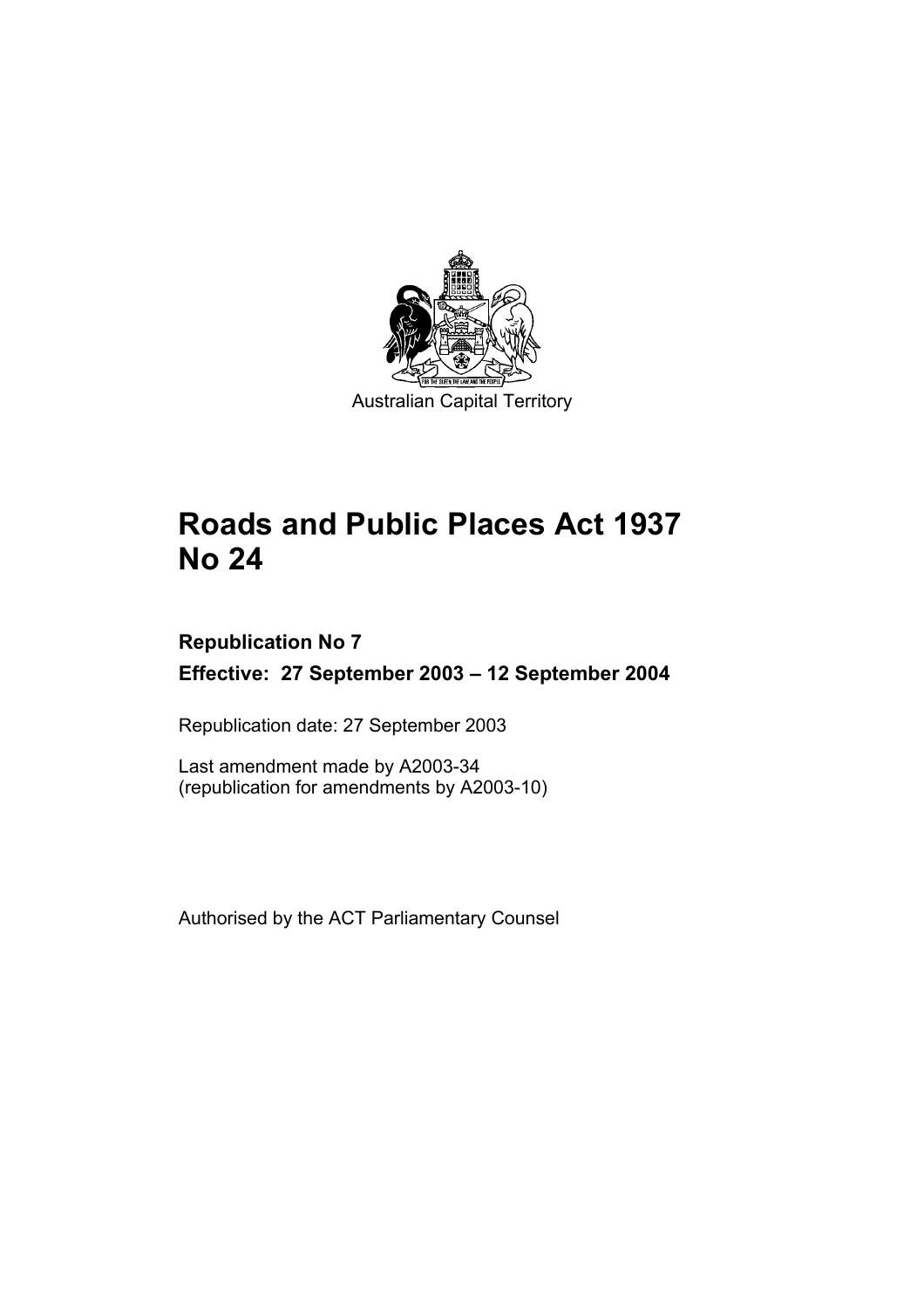### **About this republication**

#### **The republished law**

This is a republication of the *Roads and Public Places Act 1937* (including any amendment made under the *Legislation Act 2001*, part 11.3 (Editorial changes)) as in force on 27 September 2003*.* It also includes any amendment, repeal or expiry affecting the republished law to 27 September 2003.

The legislation history and amendment history of the republished law are set out in endnotes 3 and 4.

#### **Kinds of republications**

The Parliamentary Counsel's Office prepares 2 kinds of republications of ACT laws (see the ACT legislation register at www.legislation.act.gov.au):

- authorised republications to which the *Legislation Act 2001* applies
- unauthorised republications.

The status of this republication appears on the bottom of each page.

#### **Editorial changes**

The *Legislation Act 2001*, part 11.3 authorises the Parliamentary Counsel to make editorial amendments and other changes of a formal nature when preparing a law for republication. Editorial changes do not change the effect of the law, but have effect as if they had been made by an Act commencing on the republication date (see *Legislation Act 2001*, s 115 and s 117). The changes are made if the Parliamentary Counsel considers they are desirable to bring the law into line, or more closely into line, with current legislative drafting practice.

This republication does not include amendments made under part 11.3 (see endnote 1).

#### **Uncommenced provisions and amendments**

If a provision of the republished law has not commenced or is affected by an uncommenced amendment, the symbol  $\|\mathbf{U}\|$  appears immediately before the provision heading. The text of the uncommenced provision or amendment appears only in the last endnote.

#### **Modifications**

If a provision of the republished law is affected by a current modification, the symbol  $\mathbf{M}$ appears immediately before the provision heading. The text of the modifying provision appears in the endnotes. For the legal status of modifications, see *Legislation Act 2001*, section 95.

#### **Penalties**

The value of a penalty unit for an offence against this republished law at the republication date is—

- (a) if the person charged is an individual—\$100; or
- (b) if the person charged is a corporation—\$500.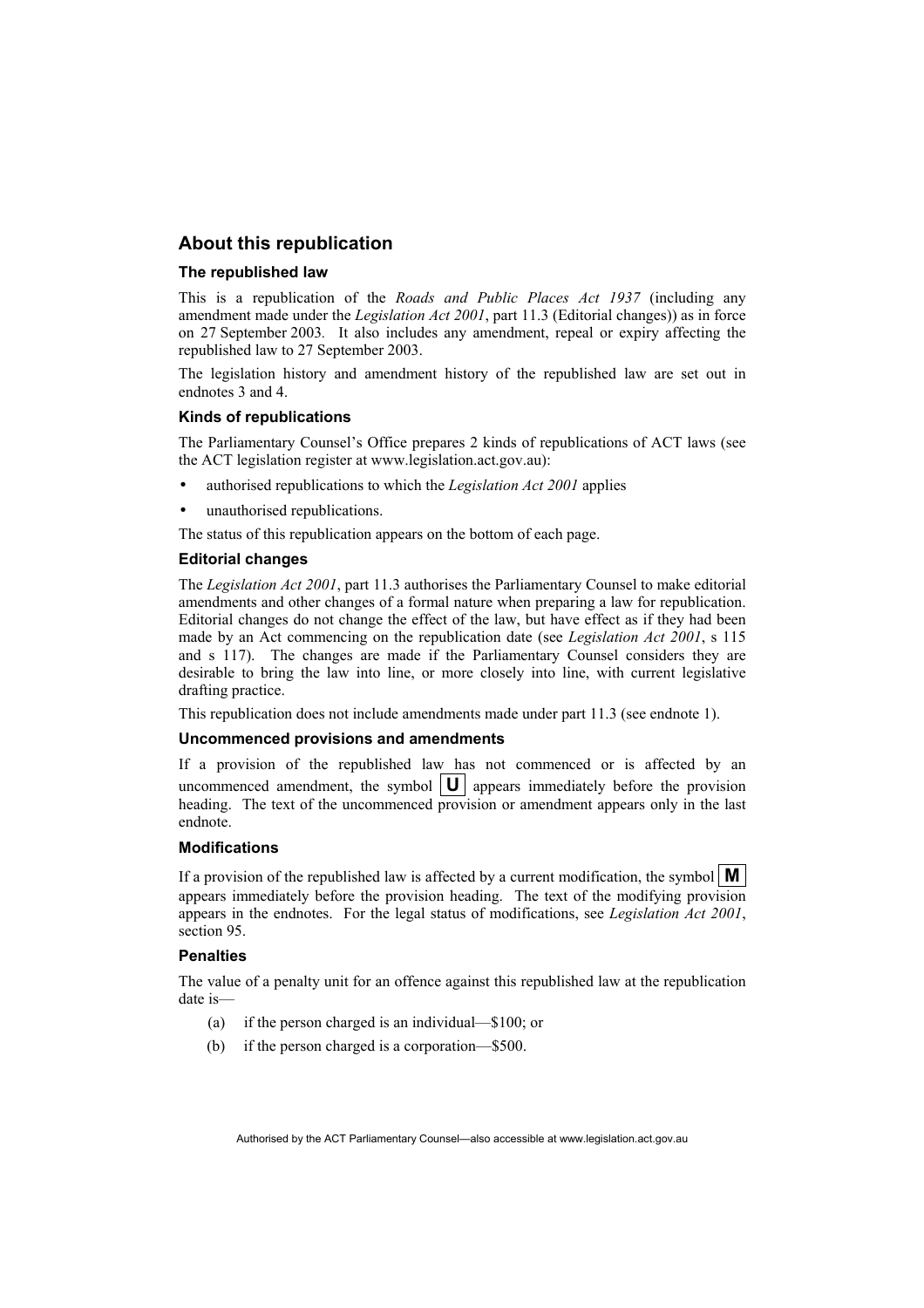

# **Roads and Public Places Act 1937**

# **Contents**

|          |                                                                    | Page |
|----------|--------------------------------------------------------------------|------|
| 1        | Name of Act                                                        | 2    |
| 2        | Dictionary                                                         | 2    |
| 2A       | <b>Notes</b>                                                       | 2    |
| 2B       | Application of Act to Territory                                    | 2    |
| 2C       | Road and public places officers                                    | 3    |
| 3        | Level of roads                                                     | 3    |
| 4        | Temporary closing of roads                                         | 4    |
| 5        | Temporary roads                                                    | 4    |
| 6        | Drains for surface water                                           | 5    |
| 7        | Damage to or interference with public places and property on them  | 5    |
| 8        | Construction of culverts etc in public places                      | 6    |
| 9        | Permission to place culverts etc across, and to interfere with the | 6    |
| 9Α       | surfaces of, public places<br>Determination of fees                | 6    |
|          |                                                                    |      |
| 10       | Excavations etc on public places to be lighted                     | 7    |
| R7       | Roads and Public Places Act 1937<br>contents 1                     |      |
| 27/09/03 | Effective: 27/09/03-12/09/04                                       |      |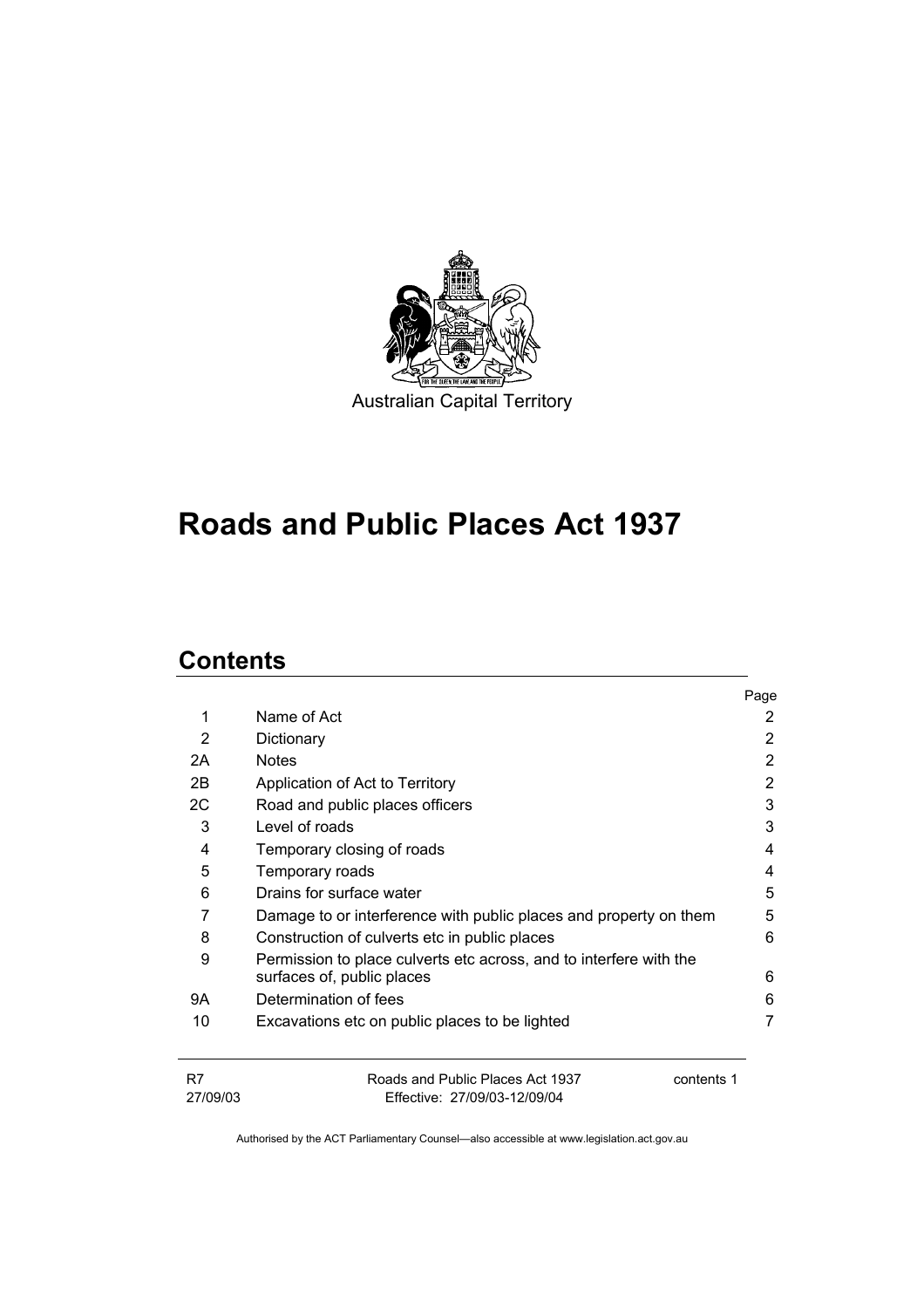#### Contents

|            |                                                         | Page |
|------------|---------------------------------------------------------|------|
| 11         | Alignment marks etc                                     | 7    |
| 12         | Exhibition of advertisements or notices                 | 8    |
| 12A        | Code of practice for removable signs                    | 8    |
| 12B        | Contents of code of practice                            | 8    |
| 12C        | Failure to comply with code                             | 9    |
| 12D        | Indemnification of Territory                            | 9    |
| 12F        | Removal of items from public places                     | 9    |
| 12G        | Prescribed objects-s 12F (5), def of prescribed object  | 11   |
| 13         | Trees etc overhanging public places                     | 11   |
| 14         | Repair of damage to public places                       | 12   |
| 15A        | Objects in public places                                | 12   |
| 15B        | Application for permit                                  | 12   |
| 15C        | Grant or refusal of permit                              | 14   |
| 15D        | Permit may be subject to conditions                     | 15   |
| 15E        | Grant of permit                                         | 16   |
| 15F        | Cancellation of permit                                  | 17   |
| 15G        | Review of decisions of Minister                         | 17   |
| 15H        | Rights of holder of permit                              | 18   |
| 15J        | Term of permit                                          | 18   |
| 15K        | Renewal of permit                                       | 18   |
| 15L        | Loss or destruction of permit                           | 19   |
| 15M        | Notice to remove object                                 | 19   |
| 15N        | Removal of objects by Territory                         | 19   |
| 15P        | Disposal of objects by Territory                        | 21   |
| 15R        | Change of address                                       | 22   |
| 15S        | Approved forms                                          | 22   |
| 15T        | Occupation etc of public land under Land Act licence    | 22   |
| <b>15U</b> | Occupation etc of public land under Hawkers Act licence | 23   |
| 16         | Regulation-making power                                 | 23   |
|            |                                                         |      |

# **Dictionary** 24

**Endnotes**

| About the endnotes |                                  | 25       |
|--------------------|----------------------------------|----------|
| contents 2         | Roads and Public Places Act 1937 | R7       |
|                    | Effective: 27/09/03-12/09/04     | 27/09/03 |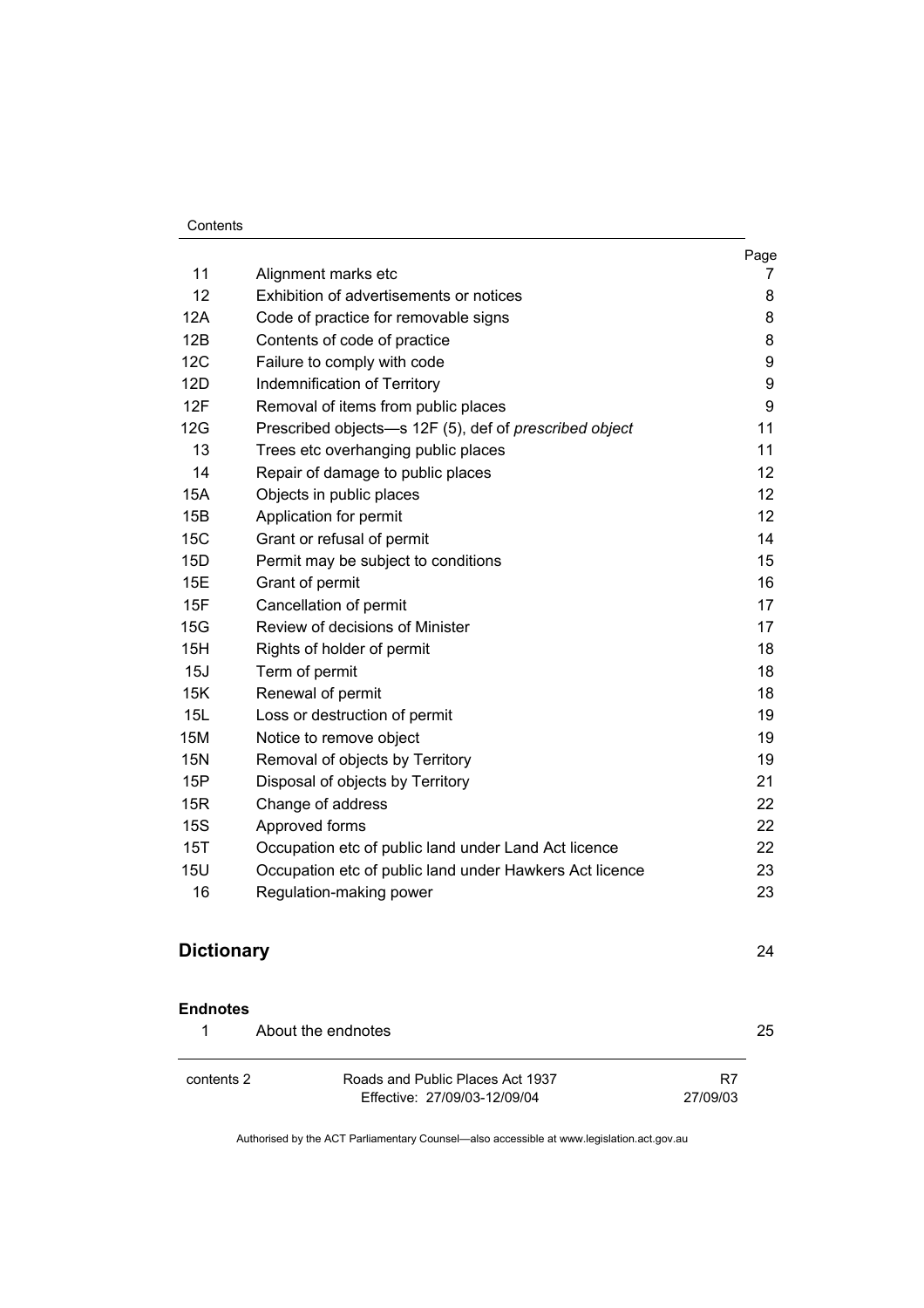|   |                        | Contents |
|---|------------------------|----------|
|   |                        | Page     |
| 2 | Abbreviation key       | 25       |
| 3 | Legislation history    | 26       |
| 4 | Amendment history      | 28       |
| 5 | Earlier republications | 33       |

Roads and Public Places Act 1937 Effective: 27/09/03-12/09/04

contents 3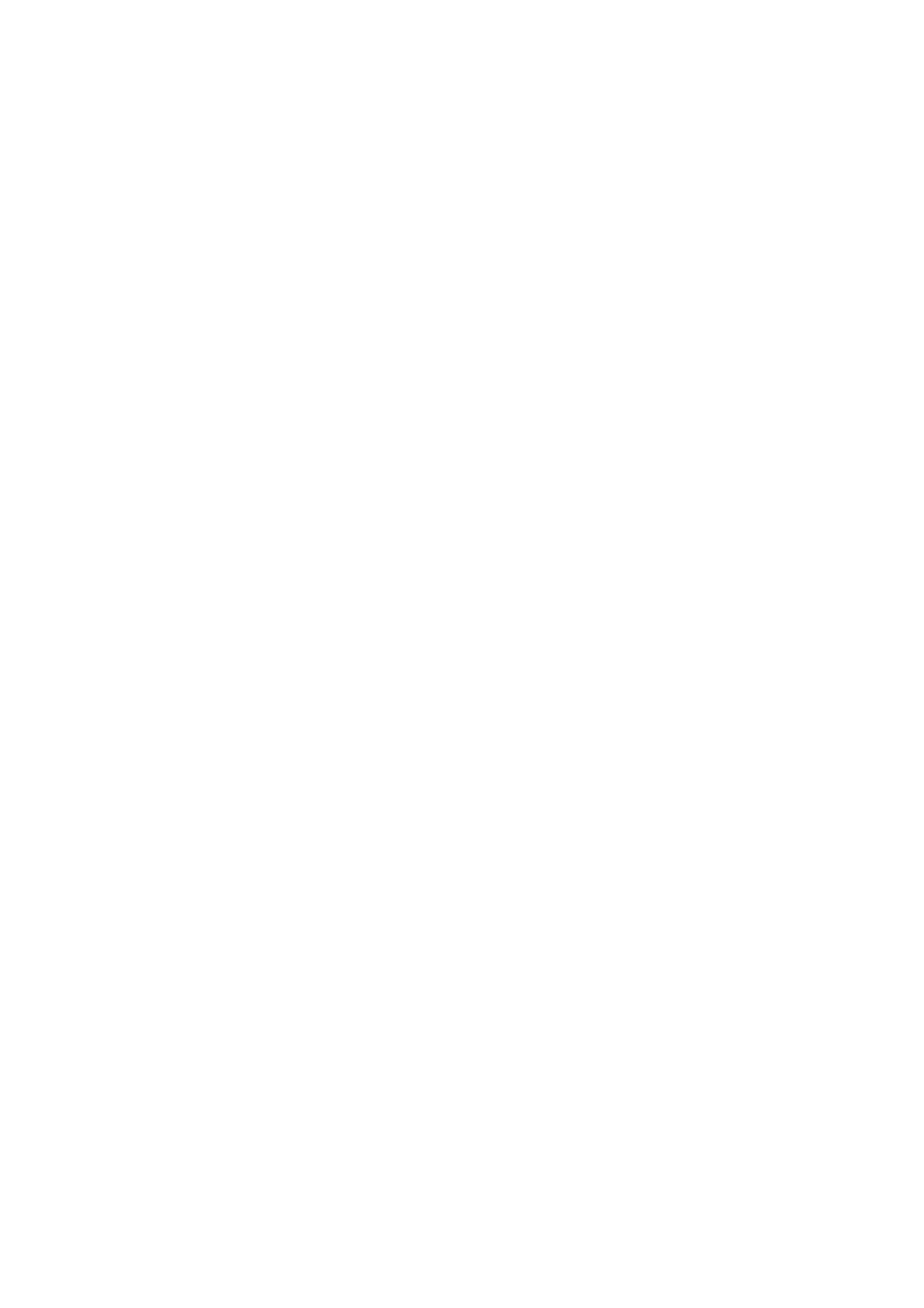

# **Roads and Public Places Act 1937**

An Act relating to roads and other public places

R7 27/09/03 Roads and Public Places Act 1937 Effective: 27/09/03-12/09/04

page 1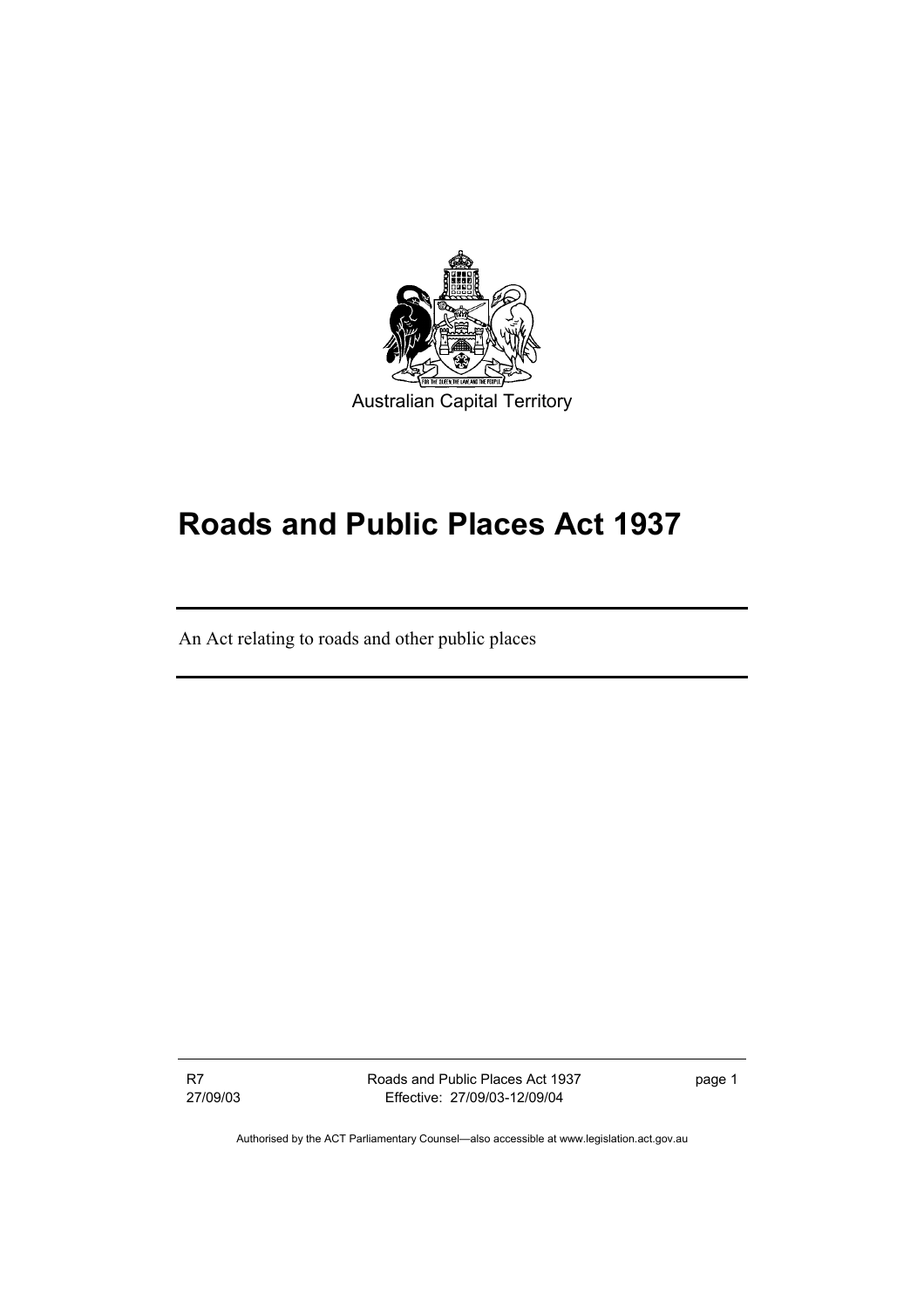# **1 Name of Act**

This Act is the *Roads and Public Places Act 1937*.

#### **2 Dictionary**

The dictionary at the end of this Act is part of this Act.

*Note 1* The dictionary at the end of this Act defines certain words and expressions used in this Act, and includes references (*signpost definitions*) to other words and expressions defined elsewhere in this Act or in other legislation.

> For example, the signpost definition '*retention area*—see the *Uncollected Goods Act 1996*, section 4.' means that the expression 'retention area' is defined in that section and the definition applies to this Act.

*Note 2* A definition in the dictionary (including a signpost definition) applies to the entire Act unless the definition, or another provision of the Act, provides otherwise or the contrary intention otherwise appears (see *Legislation Act 2001*, s 155 and s 156 (1)).

# **2A Notes**

A note included in this Act is explanatory and is not part of this Act.

*Note* See *Legislation Act 2001*, s 127 (1), (4) and (5) for the legal status of notes.

# **2B Application of Act to Territory**

(1) The following sections do not bind the Territory:

• section 6 (Drains for surface water)

- section 7 (Damage to or interference with public places and property on them).
- (2) This section has effect despite the *Legislation Act 2001*, section 121 (Binding effect of Acts).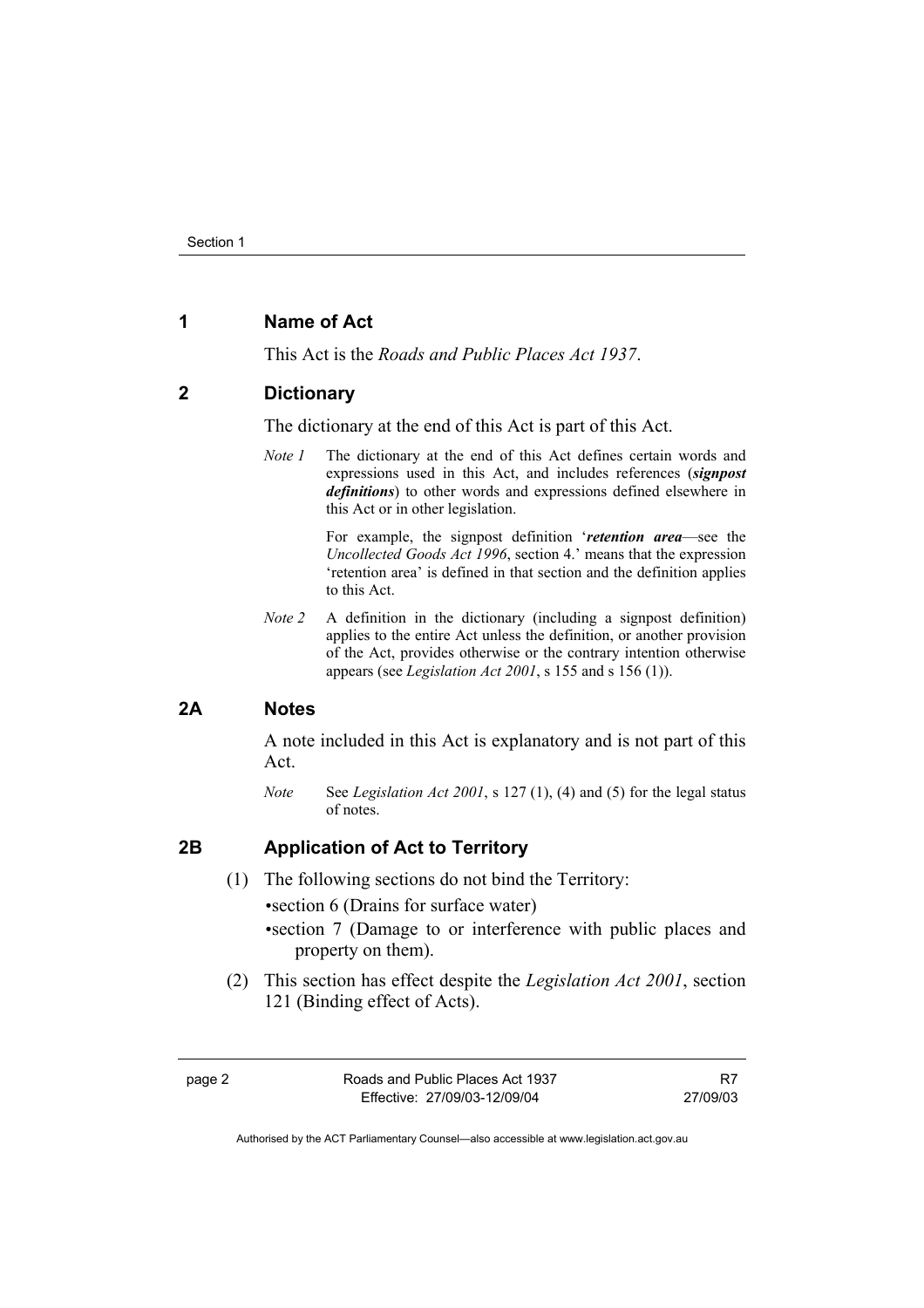# **2C Road and public places officers**

The chief executive may appoint a public servant as a roads and public places officer for this Act.

- *Note 1* For the making of appointments (including acting appointments), see *Legislation Act 2001*, pt 19.3.
- *Note 2* In particular, a person may be appointed for a particular provision of a law (see *Legislation Act* 2001, s 7 (3)) and an appointment may be made by naming a person or nominating the occupant of a position (see s 207).

#### **3 Level of roads**

- (1) Subject to this section, the Minister may fix or alter the level of any public road.
- (2) The level of any public road proposed to be fixed or altered may only be fixed or altered after an opportunity is given to people interested in the proposal to be heard about the proposal.
- (3) At least 30 days before fixing or altering of the level of any public road, the Minister shall publish notice of his or her intention to fix or alter the level twice in a newspaper circulating in the ACT.
- (4) The notice shall specify—
	- (a) the name and situation of the road or part of the road the level of which it is intended to fix or alter; and
	- (b) the place where plans of the intended level may be inspected; and
	- (c) the place where and the time when any person interested may be heard by a roads and public places officer.
- (5) The roads and public places officer shall at the time and place mentioned in the notice hear all persons interested and shall give a report of the hearing to the Minister.

page 3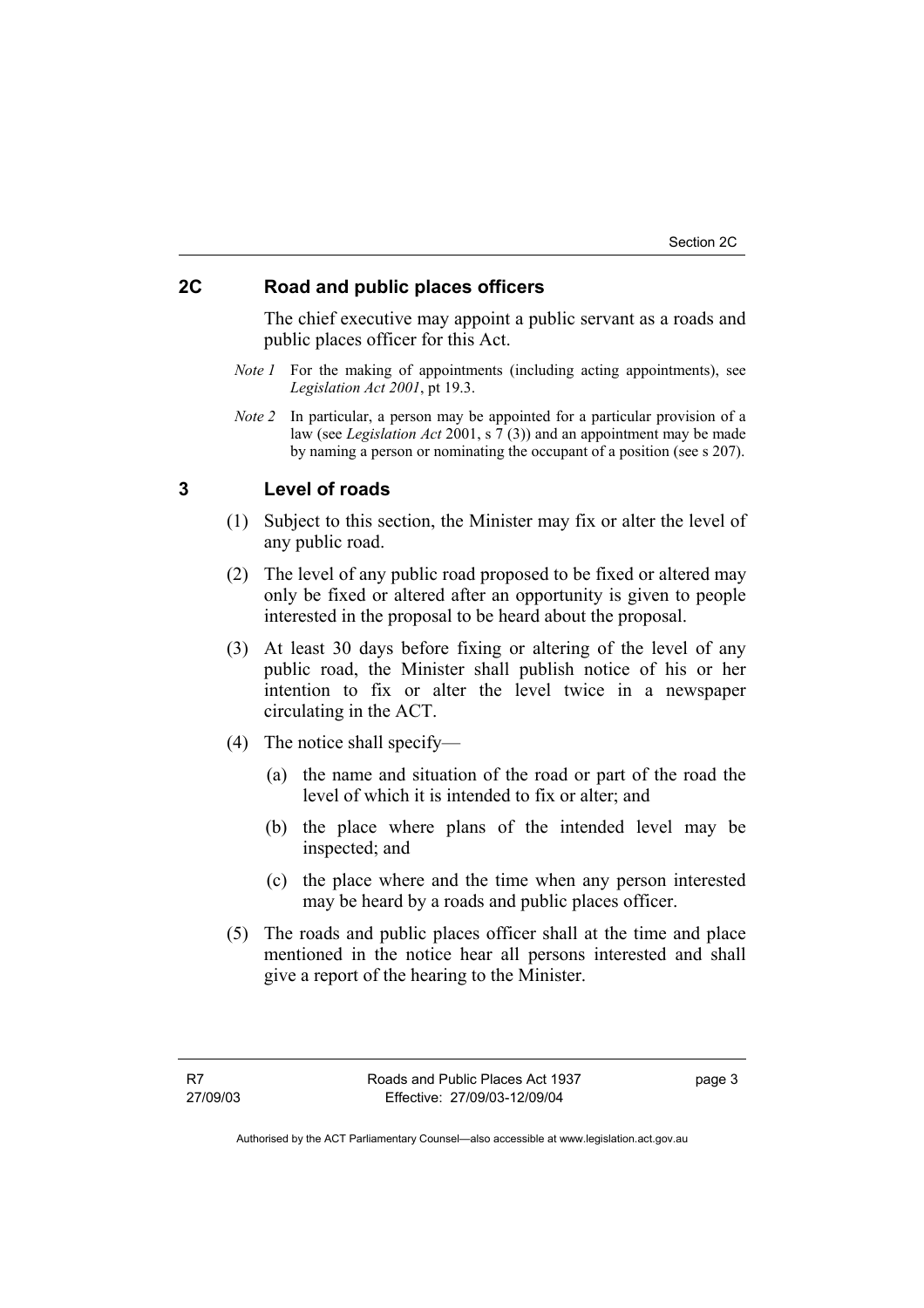(6) The Minister may, on receiving the report, in his or her discretion, adopt or abandon or make any alterations in the intended level as he or she considers appropriate.

# **4 Temporary closing of roads**

- (1) The Minister may, subject to this section, temporarily close any public road against vehicular or other traffic.
- (2) Except in cases of urgency, the Minister shall not close any public road against vehicular or other traffic unless—
	- (a) notice of his or her intention to close the road has been published in a newspaper circulating in the ACT at least 7 days before the date when it is intended to close the road; and
	- (b) a notice indicating that the road is closed is displayed in some conspicuous place on the road.
- (3) Any person who, without the permission of a roads and public places officer, uses any road so closed commits an offence.

Maximum penalty: 5 penalty units.

**5 Temporary roads** 

- (1) If a road is closed under section 4 and it is necessary, in the opinion of the Minister or a roads and public places officer, to make a temporary road for use while the road is so closed, the Minister or a roads and public places officer may make a temporary road.
- (2) If the land where it is intended to make the road is fenced, the Minister or officer shall give notice of his or her intention to make the road to the occupier or owner of the land at least 24 hours before the making of the road is begun.
- (3) However, it shall not be necessary for the notice to be given if the Minister or officer is of opinion that it is essential that a temporary road should be made immediately.

| page 4 | Roads and Public Places Act 1937 |          |
|--------|----------------------------------|----------|
|        | Effective: 27/09/03-12/09/04     | 27/09/03 |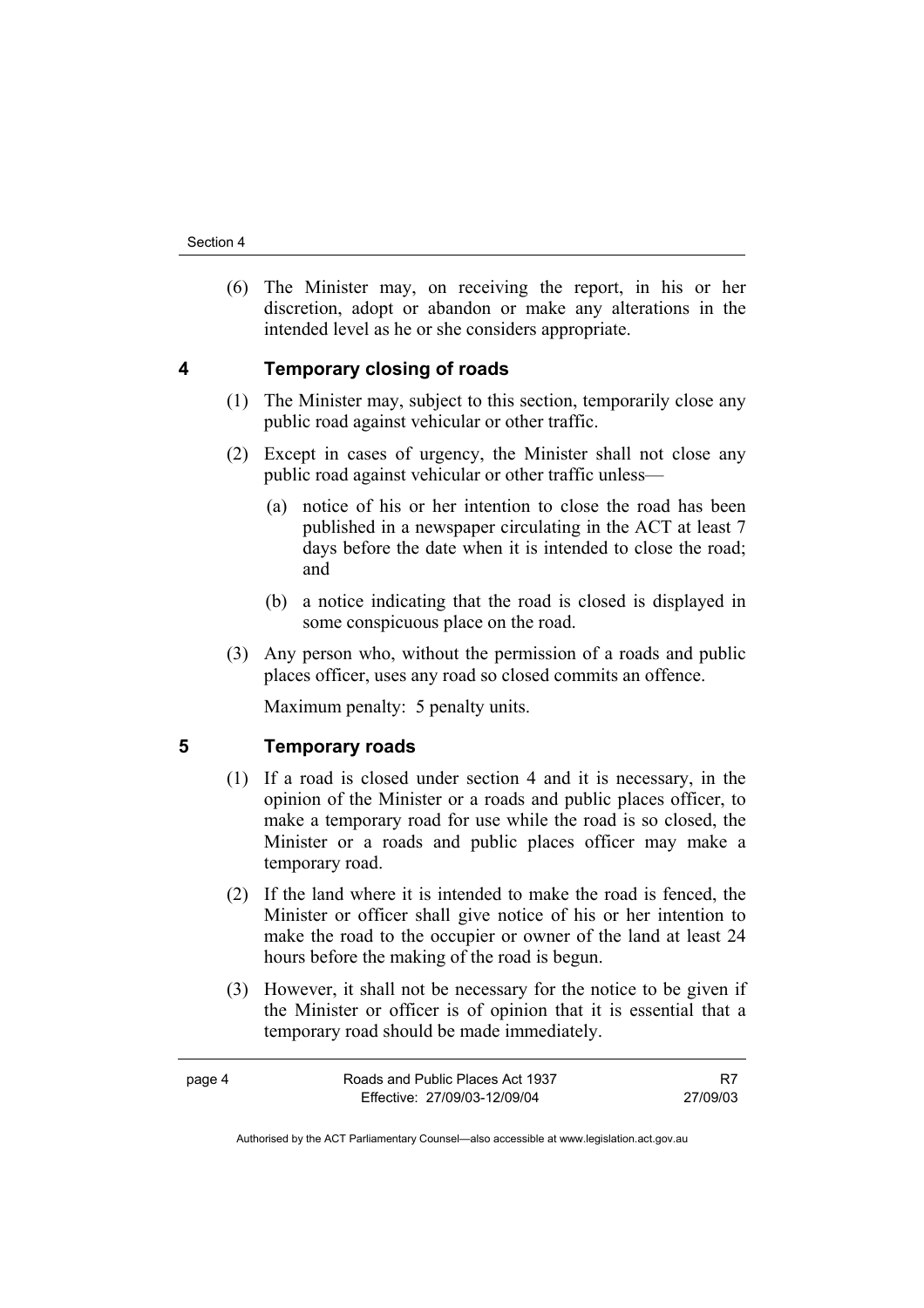(4) Any person who obstructs or hinders the Minister, a roads and public places officer or his or her assistants in making a road under this section commits an offence.

Maximum penalty: 50 penalty units, imprisonment for 6 months or both.

## **6 Drains for surface water**

- (1) If surface water from any land overflows into and damages any public place, the Minister may, by written notice, require the owner of the land to repair any of the damage and to construct the drains and in the situations specified in the notice within 1 month after service on him or her of the notice.
- (2) The owner shall maintain the drains in good order and condition.
- (3) If the owner fails to comply with the notice or to maintain the drains in good order and condition, the Minister may enter on the land mentioned in the notice with the assistants that he or she considers necessary and construct or maintain the drains and may recover in any court of competent jurisdiction from the owner the cost of the construction and maintenance and, in addition, the cost of repairing the damage to the public place.

# **7 Damage to or interference with public places and property on them**

Any person who—

- (a) wilfully or negligently damages or suffers or causes damage to be done to; or
- (b) without the written permission of the Minister or a roads and public places officer (proof of which shall lie on the person accused), interferes with;

any public place or any kerbstone, watertable, gutter, footpath or other work on it or any fence, post, lamp, lamp post, structure

page 5

Authorised by the ACT Parliamentary Counsel—also accessible at www.legislation.act.gov.au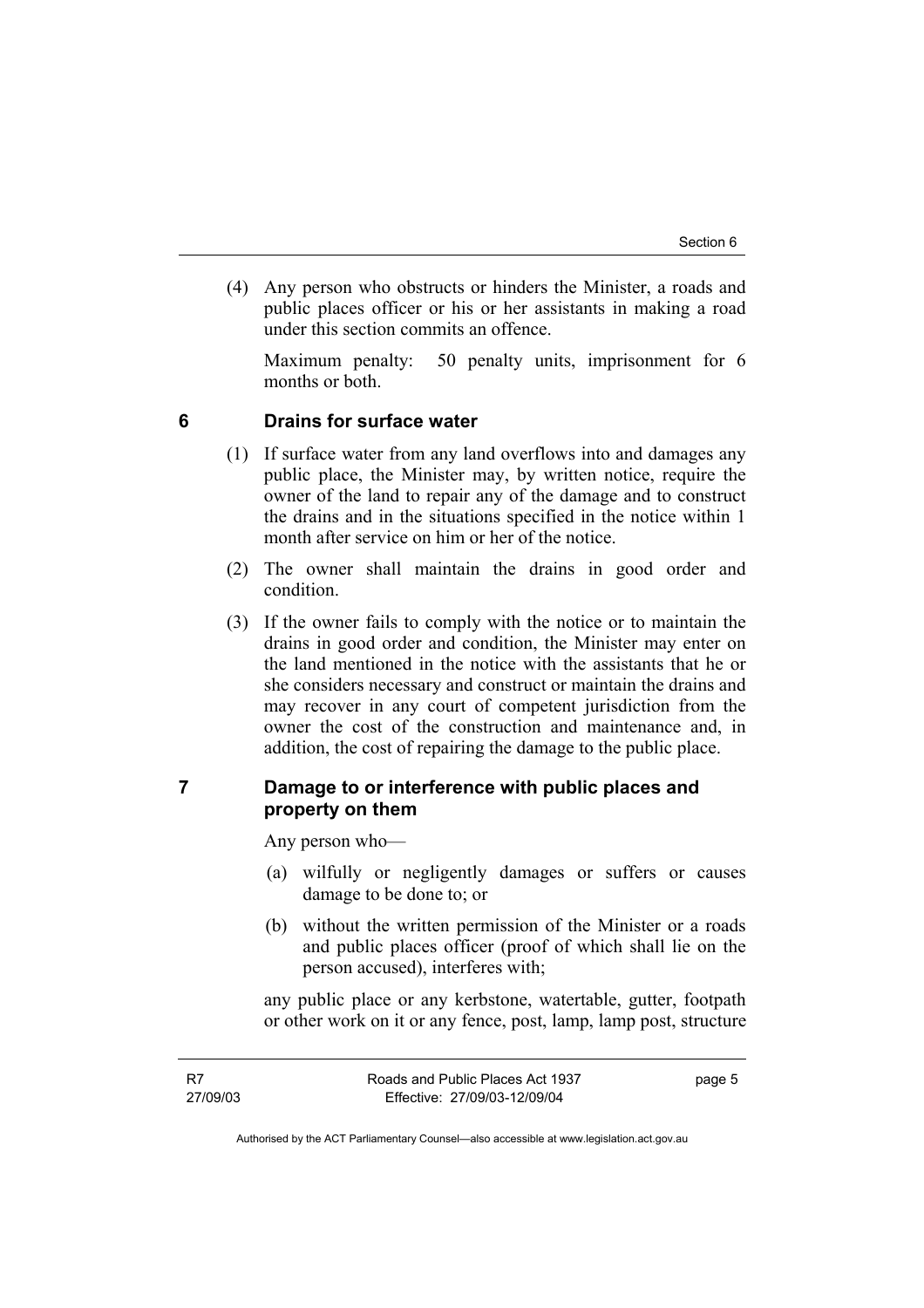or other property of the Territory in any public place, commits an offence.

Maximum penalty: 50 penalty units, imprisonment for 6 months or both.

#### **8 Construction of culverts etc in public places**

Any person who, without the permission of the Minister or a roads and public places officer (proof of which shall lie on the person accused)—

- (a) makes or places any culvert, bridge, crossing or drain across any watertable, watercourse or footpath in any public place; or
- (b) makes an excavation in a public place;

commits an offence.

Maximum penalty: 30 penalty units.

# **9 Permission to place culverts etc across, and to interfere with the surfaces of, public places**

- (1) The Minister or a roads and public places officer may give permission to a person to make or place a culvert, bridge, crossing or drain across a watertable, watercourse or footpath in, or to open up or break the surface of, any public place.
	- *Note* A fee may be determined under s 9A (Determination of fees) for this section.
- (2) The permission may be given subject to the conditions the Minister decides.

# **9A Determination of fees**

- (1) The Minister may, in writing, determine fees for this Act.
	- *Note* The *Legislation Act 2001* contains provisions about the making of determinations and regulations relating to fees (see pt 6.3).
- page 6 Roads and Public Places Act 1937 Effective: 27/09/03-12/09/04 R7 27/09/03
	- Authorised by the ACT Parliamentary Counsel—also accessible at www.legislation.act.gov.au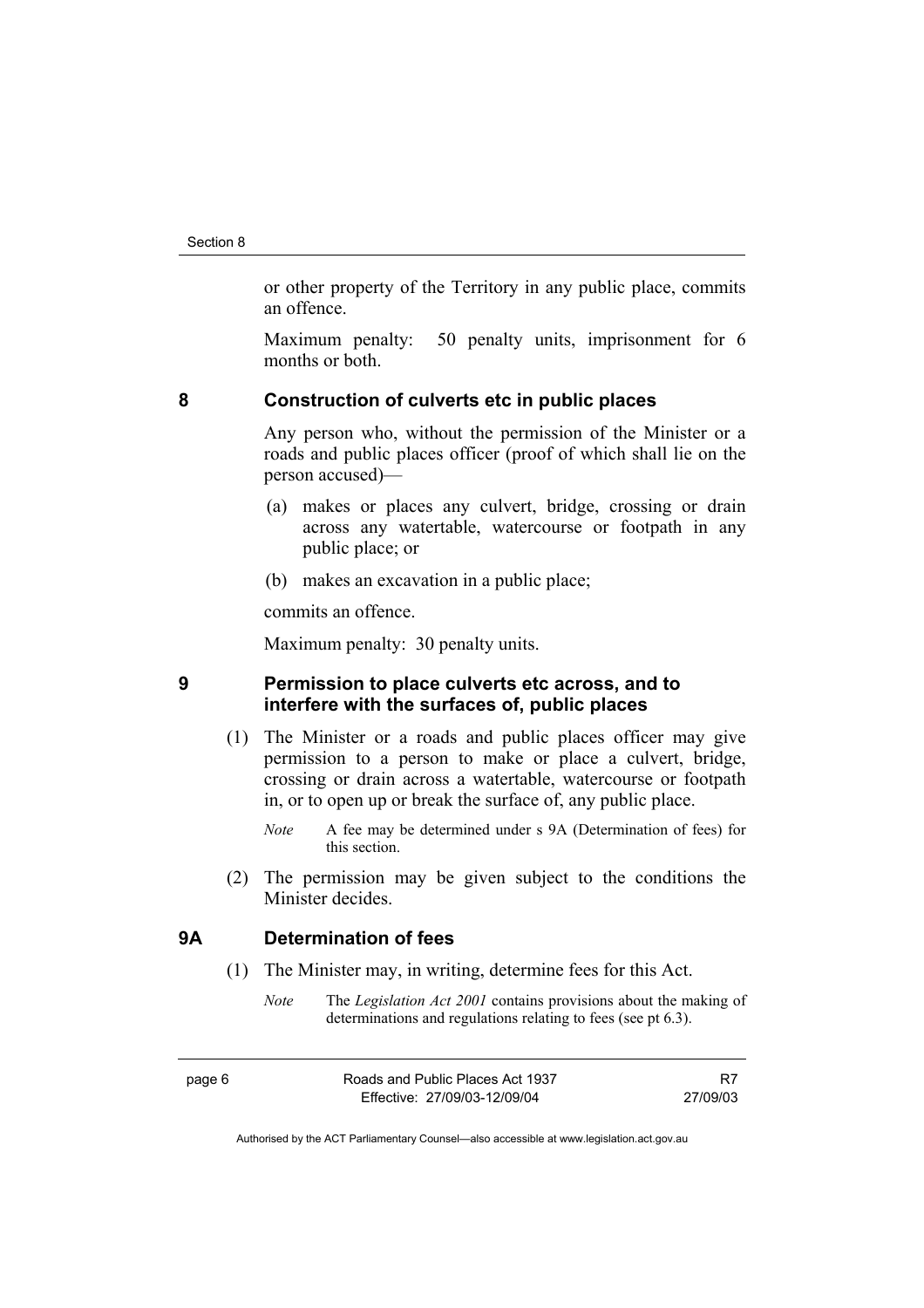- (2) A determination is a disallowable instrument.
	- *Note* A disallowable instrument must be notified, and presented to the Legislative Assembly, under the *Legislation Act 2001*.

# **10 Excavations etc on public places to be lighted**

If any excavation is made, or any substance or material is placed, on any public place, or any work is being carried on, on any public place entailing the opening up or breaking of the surface of the public place, the person making, or permitting or causing to be made, the excavation, or placing the substance or material, or permitting or causing the substance or material to be placed, on the public place, or carrying out the works, shall cause sufficient lights to be affixed in a proper place to indicate clearly the excavation, substance, material or works, and continue those lights every night from sunset to sunrise while the excavation, substance, material or works continue, and shall during all that time at his or her own expense cause the place where they are continued to be sufficiently fenced or enclosed to prevent any danger or inconvenience to any person.

Maximum penalty: 30 penalty units.

**11 Alignment marks etc** 

Any person who, without lawful authority, pulls down, pulls up, destroys or damages any alignment or boundary mark, or any stone, notice board, public notice or other erection in or on any public place commits an offence.

Maximum penalty: 30 penalty units.

R7 27/09/03 page 7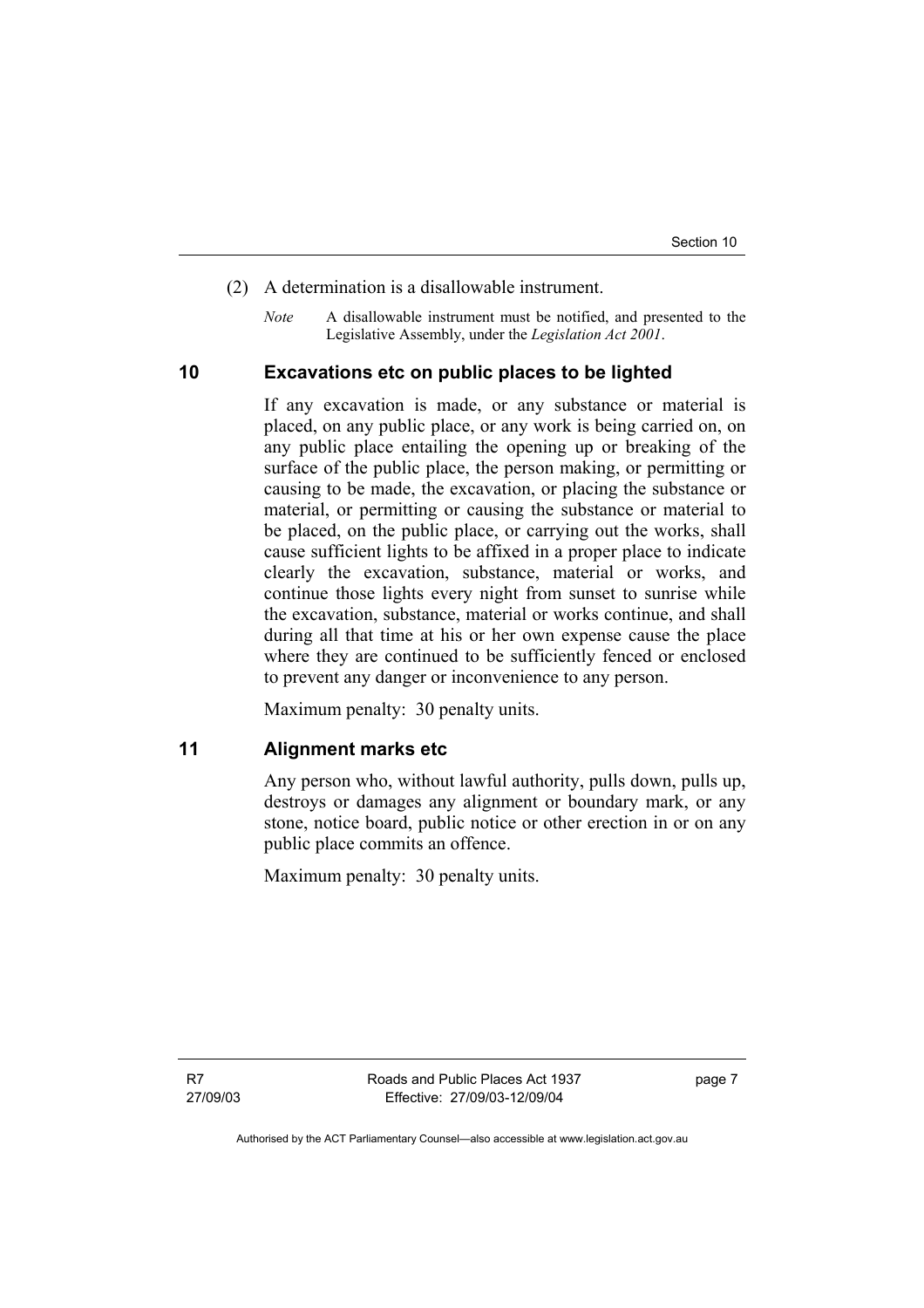## **12 Exhibition of advertisements or notices**

Any person who, without the permission of the Minister or a roads and public places officer, exhibits, in any way, on any property of the Territory in or adjoining any public place, any advertisement or notice commits an offence.

Maximum penalty: 10 penalty units.

# **12A Code of practice for removable signs**

- (1) The Minister may, in writing, approve a code of practice about the placement and keeping of moveable signs in public places.
- (2) An approval is a disallowable instrument.
	- *Note* A disallowable instrument must be notified, and presented to the Legislative Assembly, under the *Legislation Act 2001*.

# **12B Contents of code of practice**

The code of practice may include, but is not limited to, matters relating to—

- (a) the materials from which, and the methods by which, a sign may be constructed; and
- (b) the sizes of signs; and
- (c) the locations where a sign may be placed; and
- (d) the words or images that may be displayed on a sign; and
- (e) how the person responsible for a sign may be identified; and
- (f) the number of signs that a person may place or keep in a public place; and
- (g) the requirements relating to insurance that a person who places or keeps a sign in a public place must satisfy.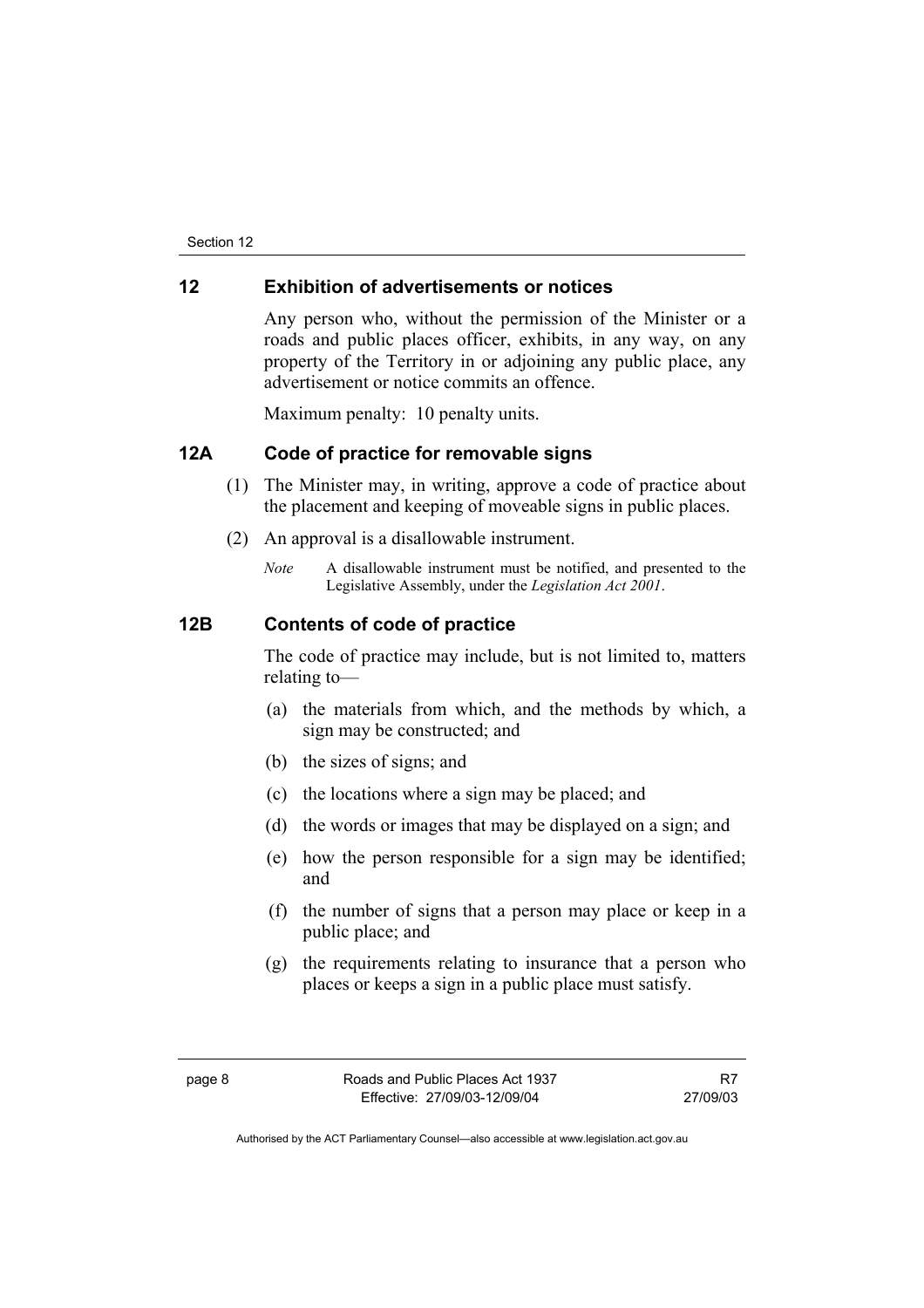# **12C Failure to comply with code**

A person shall not, without reasonable excuse, place or keep a movable sign in, over or across a public place, except in accordance with the code of practice.

Maximum penalty:

- (a) for a contravention of the code relating to insurance— 50 penalty units; or
- (b) in any other case—10 penalty units.

# **12D Indemnification of Territory**

A person who places or keeps a movable sign in a public place is liable to indemnify the Territory for any liability the Territory incurs as a result of the sign being so kept or placed.

# **12F Removal of items from public places**

- (1) If a movable sign has been placed, or is being kept, in a public place otherwise than in accordance with the code of practice, a roads and public places officer may remove the sign and place it in a retention area.
- $(2)$  If—
	- (a) a prescribed object is in, over or across a public place; and
	- (b) the object is not authorised by a permit granted under this Act or any other law of the Territory to be there;

a roads and public places officer may—

- (c) if the object—
	- (i) creates a hazard for people using the public place or any premises adjacent to the public place; or
	- (ii) restricts the movement of people or vehicles in the public place;

page 9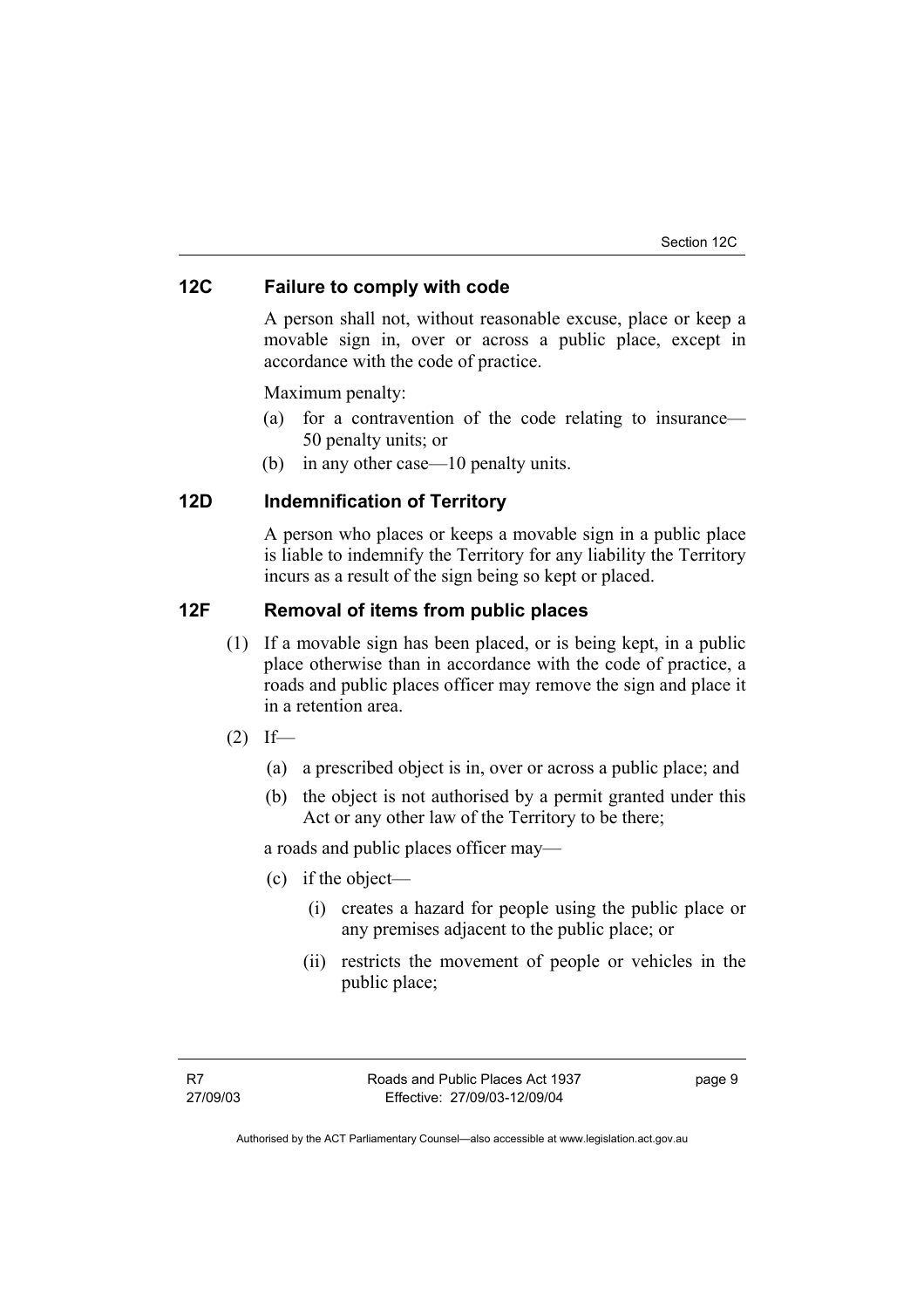remove the object from the public place and place it in a retention area; or

- (d) in any case—give the owner of the object a direction in writing to—
	- (i) apply for a permit authorising the object to remain in, over or across the public place; or
	- (ii) remove the object from the public place;

within 7 days after the direction is given.

- (3) If a roads and public places officer gives the owner of an object a notice under subsection (2) (d) and—
	- (a) the owner does not comply with the notice; or
	- (b) the owner makes, within the period of 7 days specified in the notice, an application for a permit to allow the object to remain in, over or across the public place and that application is refused;

a roads and public places officer may remove the object from the public place and place it in a retention area.

- (4) If a sign or object is placed in a retention area under subsection (1), (2) (c) or  $(3)$ —
	- (a) the sign or object is taken to be uncollected goods for the *Uncollected Goods Act 1996*; and
	- (b) the Minister is taken to be the possessor of the goods for that Act; and
	- (c) the Minister may dispose of the goods in accordance with that Act, part 3; and
	- (d) for that Act, sections  $26$  (2) (a) and  $30$  (1) (a) the reasonable costs incurred by the possessor in complying with that Act shall be taken to include the cost of removing the sign or object from the public place to the retention area.

| page 10 | Roads and Public Places Act 1937 |          |
|---------|----------------------------------|----------|
|         | Effective: 27/09/03-12/09/04     | 27/09/03 |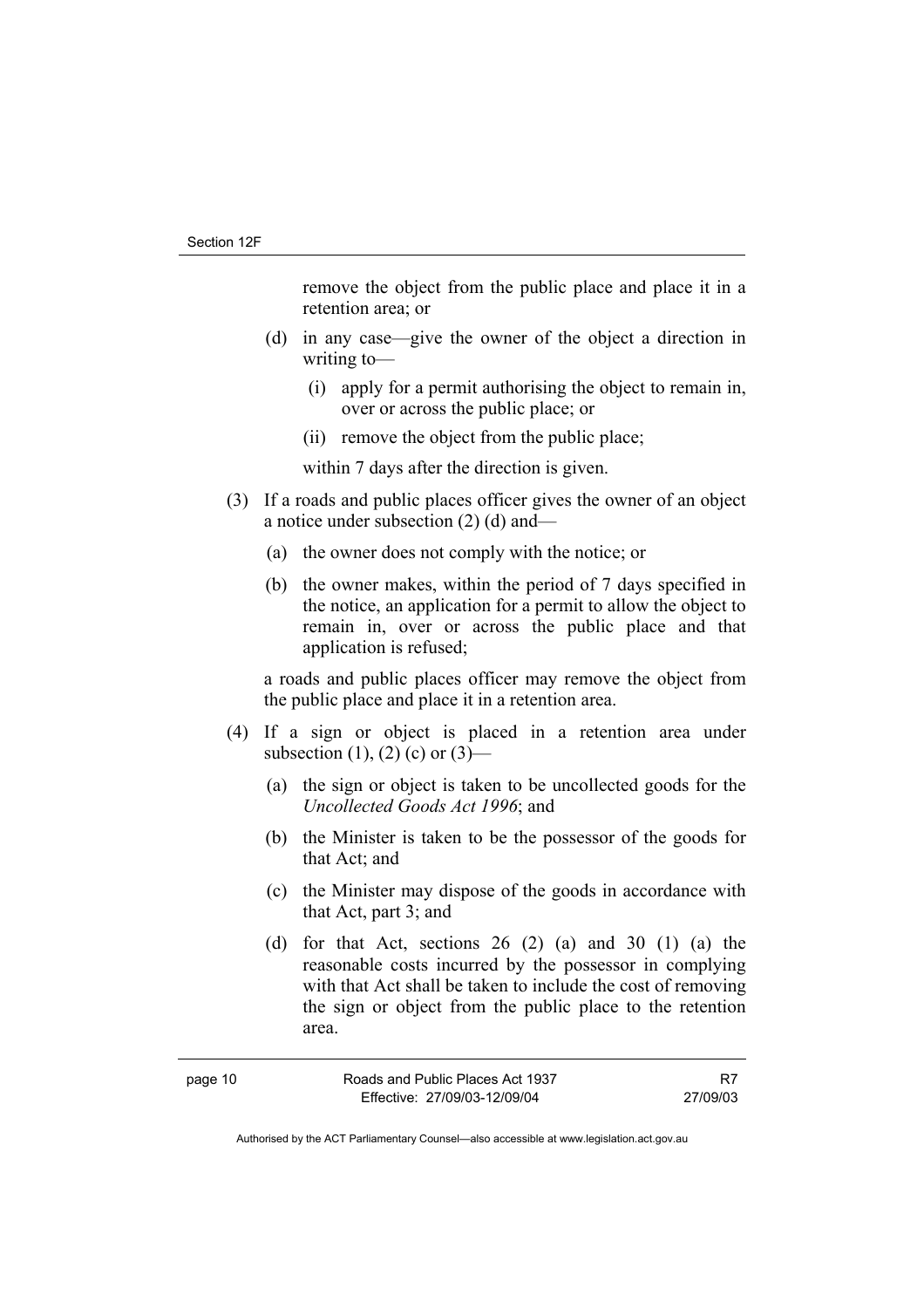(5) In this section:

*prescribed object* means an object prescribed under section 12G.

# **12G Prescribed objects—s 12F (5), def of** *prescribed object*

- (1) The Minister may, in writing, prescribe objects.
- (2) An instrument under subsection (1) is a disallowable instrument.
	- *Note* A disallowable instrument must be notified, and presented to the Legislative Assembly, under the *Legislation Act 2001*.

# **13 Trees etc overhanging public places**

- (1) If any tree, sapling, plant, shrub or timber on any land overhangs any public place so as to obstruct or inconvenience passers by, a roads and public places officer may, by written notice, require the occupier of the land, within the time specified in the notice, so to cut the tree, sapling, plant, shrub or timber that it will not obstruct or inconvenience passers by.
- (2) An occupier of land who is served with a notice under subsection (1) shall comply with the notice.

Maximum penalty: 5 penalty units.

 (3) If any tree, sapling, plant, shrub or timber, or part of such a thing, on any land adjoining any public place is in such a condition or situation as to endanger the safety of any person using the place, whether by obstructing the vision or otherwise, a roads and public places officer may, by written notice, require the occupier of the land to remove immediately the tree, sapling, plant, shrub or timber, or part.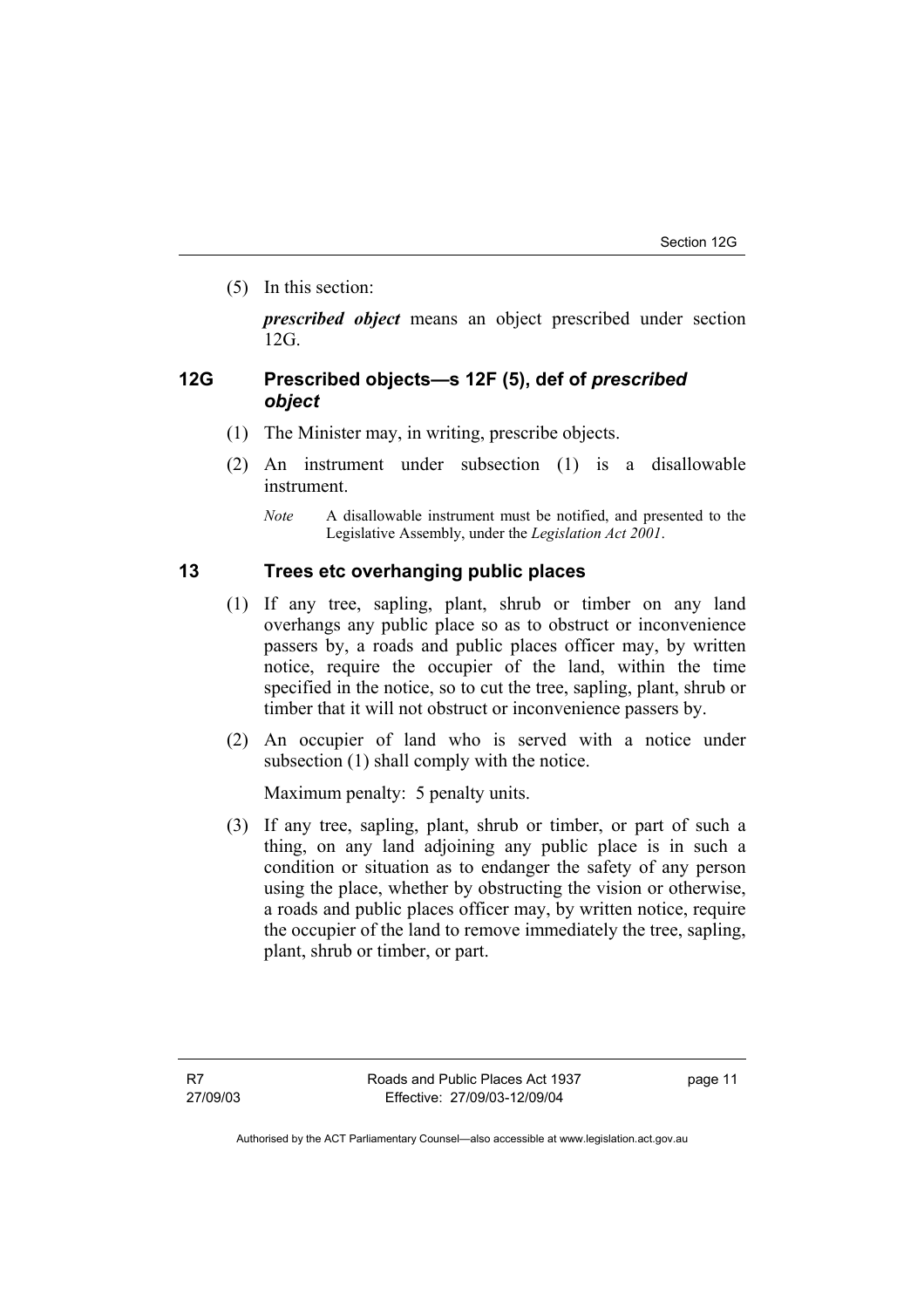(4) An occupier of land who is served with a notice under subsection (3) shall comply with the notice.

Maximum penalty: 50 penalty units.

#### **14 Repair of damage to public places**

- (1) Any person who causes damage to any public place other than the fair wear and tear due to ordinary and reasonable user of the public place shall—
	- (a) pay the cost incurred by the Territory in making good the damage; or
	- (b) if the Minister so requires, make good the damage to the satisfaction of the Minister or a roads and public places officer.
- (2) Subsection (1) applies whether or not the person was acting with the permission of the Minister or a roads and public places officer or under a permit granted to him or her under this Act.

# **15A Objects in public places**

The Minister may, on the application of a person, grant to the person a permit to place an object, other than an object of a kind referred to in section 8 (a), in, over or across a public place.

*Note* A hawker who is licensed under the *Hawkers Act 2003* does not require a permit under this Act to park a vehicle in a public place if the person is carrying on the business of a hawker under that Act in accordance with the person's licence, see s 15U.

#### **15B Application for permit**

An application for the grant of a permit to place an object in, over or across a public place—

 (a) shall be made in writing to the Minister and signed by or on behalf of the applicant; and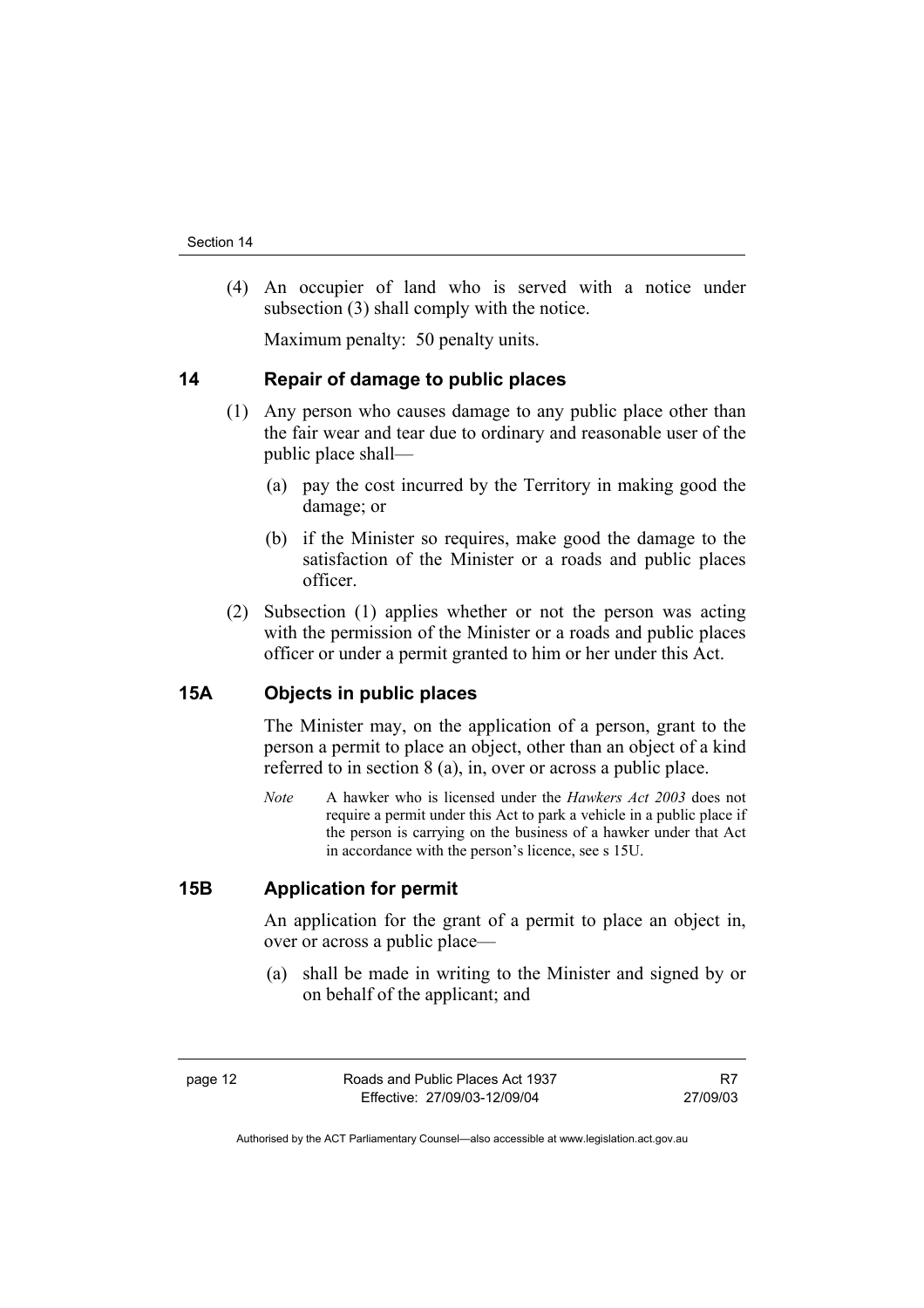- (b) shall specify the place in relation to which the permit is sought; and
- (c) shall be accompanied by a plan clearly showing—
	- (i) the location, boundaries and dimensions of the place in relation to which the permit is sought; and
	- (ii) if it is not proposed to move the object whilst the permit is in force—the proposed position of the object in, over or across that place; and
- (d) shall clearly indicate the nature of the object and give particulars of its design and size; and
- (e) shall specify the use to which it is intended the object will be put; and
- (f) shall specify the hours when it is proposed the object will remain in, over or across the place; and
- (g) shall give particulars of any measures proposed to be adopted in connection with the use of the object to safeguard the health and provide for the safety, comfort and convenience of persons using the place or a place adjacent to or near the place; and
- (h) if installation or construction work is proposed to be carried out in or on the place for the purpose of placing the object in, over or across the place—
	- (i) shall specify the nature of the work; and
	- (ii) shall give particulars of the methods to be employed in the execution of the work; and
	- (iii) shall give particulars of any measures proposed to be adopted in connection with the work to protect the safety of persons using the place or a place adjacent to or near the place.

page 13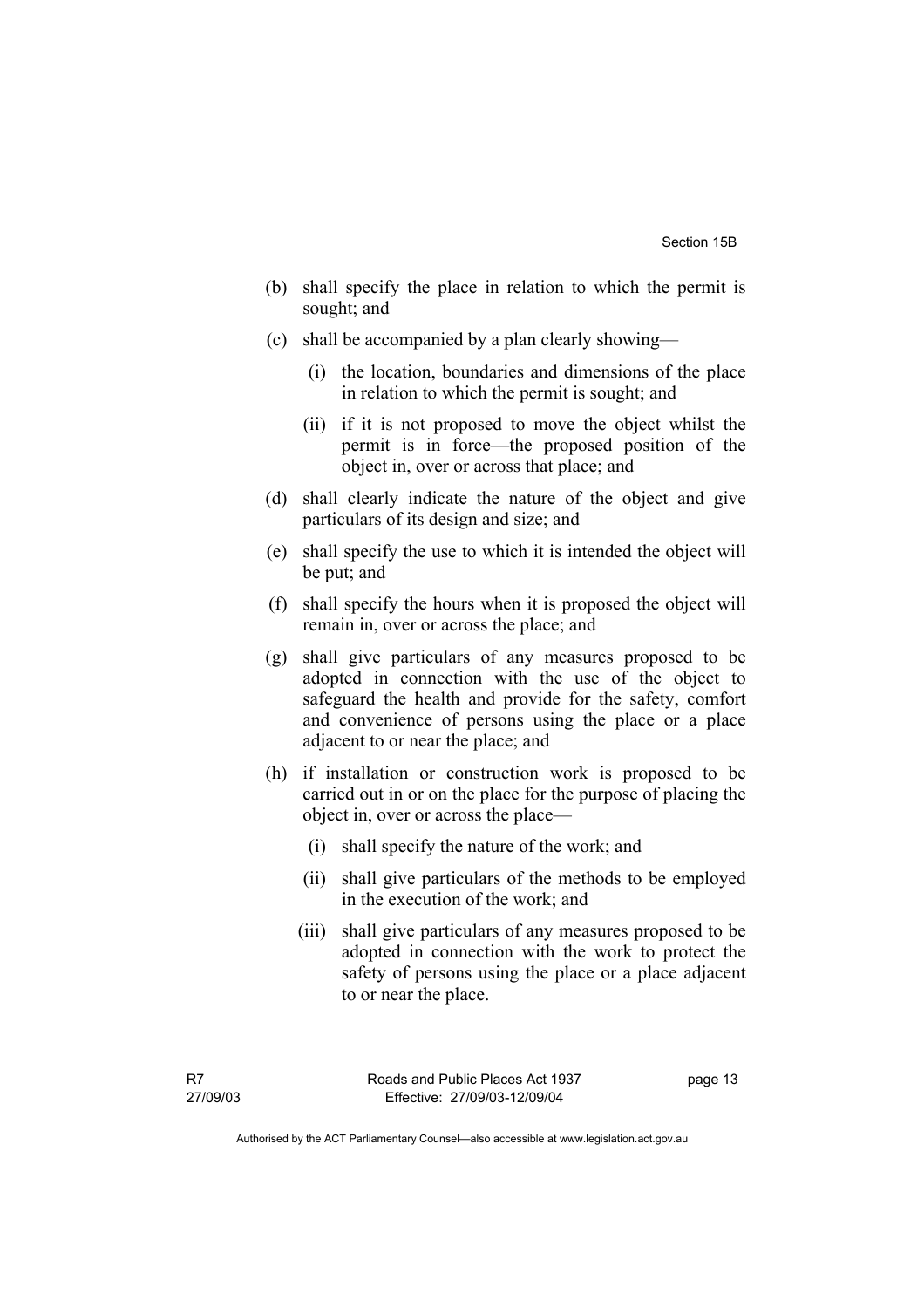Section 15C

# **15C Grant or refusal of permit**

- (1) The Minister shall consider each application for a permit and shall—
	- (a) approve of the grant to the applicant of the permit; or
	- (b) refuse to grant the permit to the applicant.
- (2) For the purpose of determining an application for a permit to place an object in, over or across a public place, the Minister shall have regard to—
	- (a) whether the place is a suitable place in, over or across which to place the object; and
	- (b) whether the object will be structurally sufficient, safe and stable; and
	- (c) the interests of the public and, in particular—
		- (i) whether the object, placed in, over or across the place, would be likely to be to the benefit or detriment of persons using the place or a place adjacent to or near the place; and
		- (ii) whether adequate provision is proposed to be made in connection with the use of the object to safeguard the health and provide for the safety, comfort and convenience of persons using the place or a place adjacent to or near the place; and
	- (d) the interests of persons carrying on business in the vicinity of the place and, in particular, the interests of a person carrying on, in the vicinity of the place, a business similar to the business (if any) carried on, in the vicinity of the place, by the applicant; and
	- (e) if installation or construction work is proposed to be carried out in or on the place for the purpose of placing the object in, over or across the place—

| page 14 | Roads and Public Places Act 1937 |          |
|---------|----------------------------------|----------|
|         | Effective: 27/09/03-12/09/04     | 27/09/03 |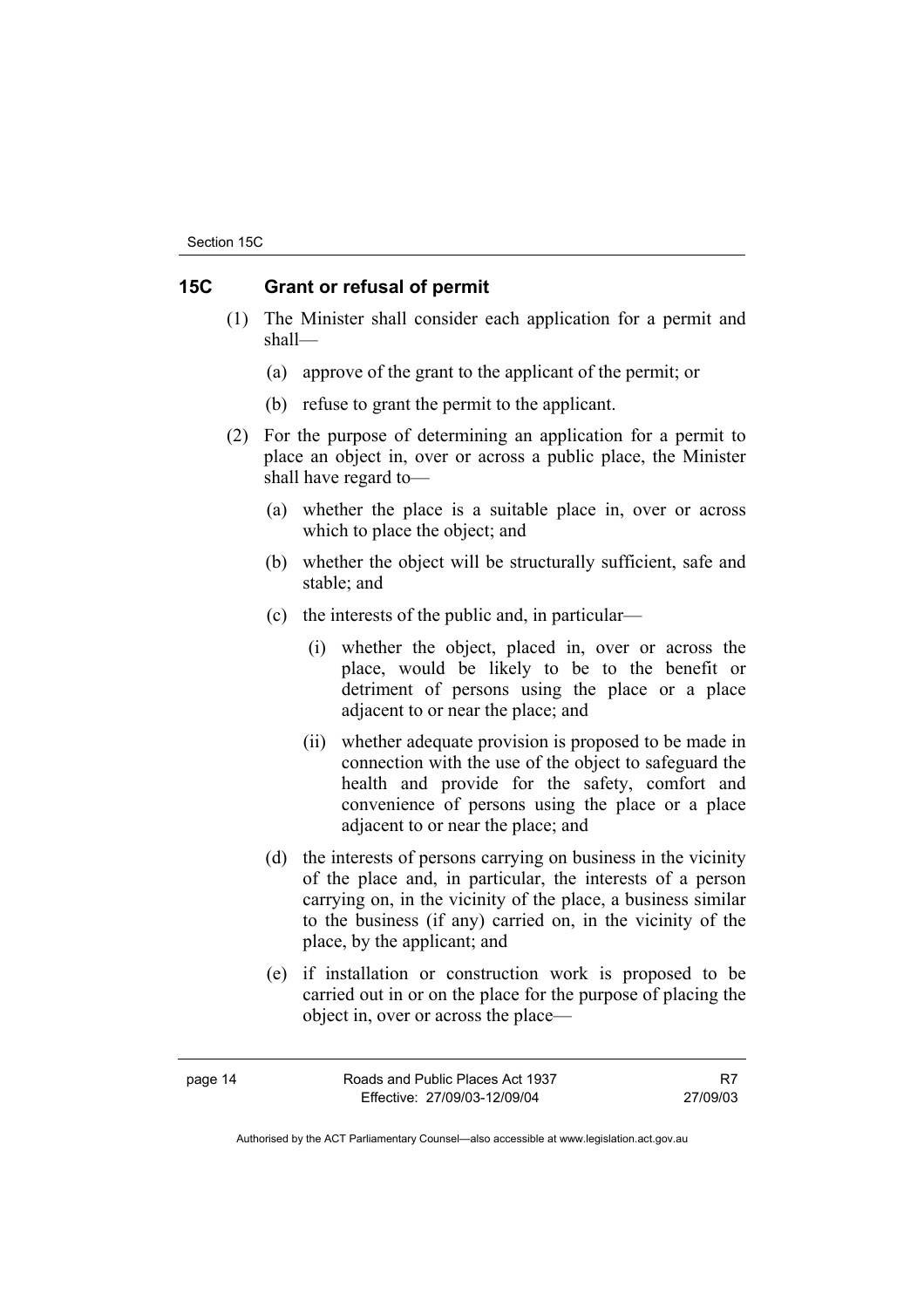- (i) whether it is desirable to allow the work to be carried out in or on the place; and
- (ii) whether the work will be suitable for the purpose; and
- (iii) whether adequate provision is proposed to be made in connection with the work to protect the safety of persons using the place or a place adjacent to or near the place.

#### **15D Permit may be subject to conditions**

If the Minister approves of the grant to an applicant of a permit to place an object in, over or across a public place, the Minister may grant the permit subject to any of the following conditions that the Minister considers appropriate:

- (a) that the object will be of a type or design specified by the Minister;
- (b) that the object will be properly maintained and will not be allowed to become structurally insufficient, unsafe or unstable;
- (c) that the holder of the permit will not allow the object, whether directly or indirectly, to adversely affect the health or safety of persons using the place or a place adjacent to or near the place;
- (d) that adequate provision will be made for the disposal of refuse and waste from, and for the drainage of, the place;
- (e) that, during the hours between sunset and sunrise that the object is in the place, the place will be illuminated in a way that indicates clearly the object;
- (f) that the place will be fenced or enclosed in a way that prevents persons being endangered or inconvenienced by the object;

page 15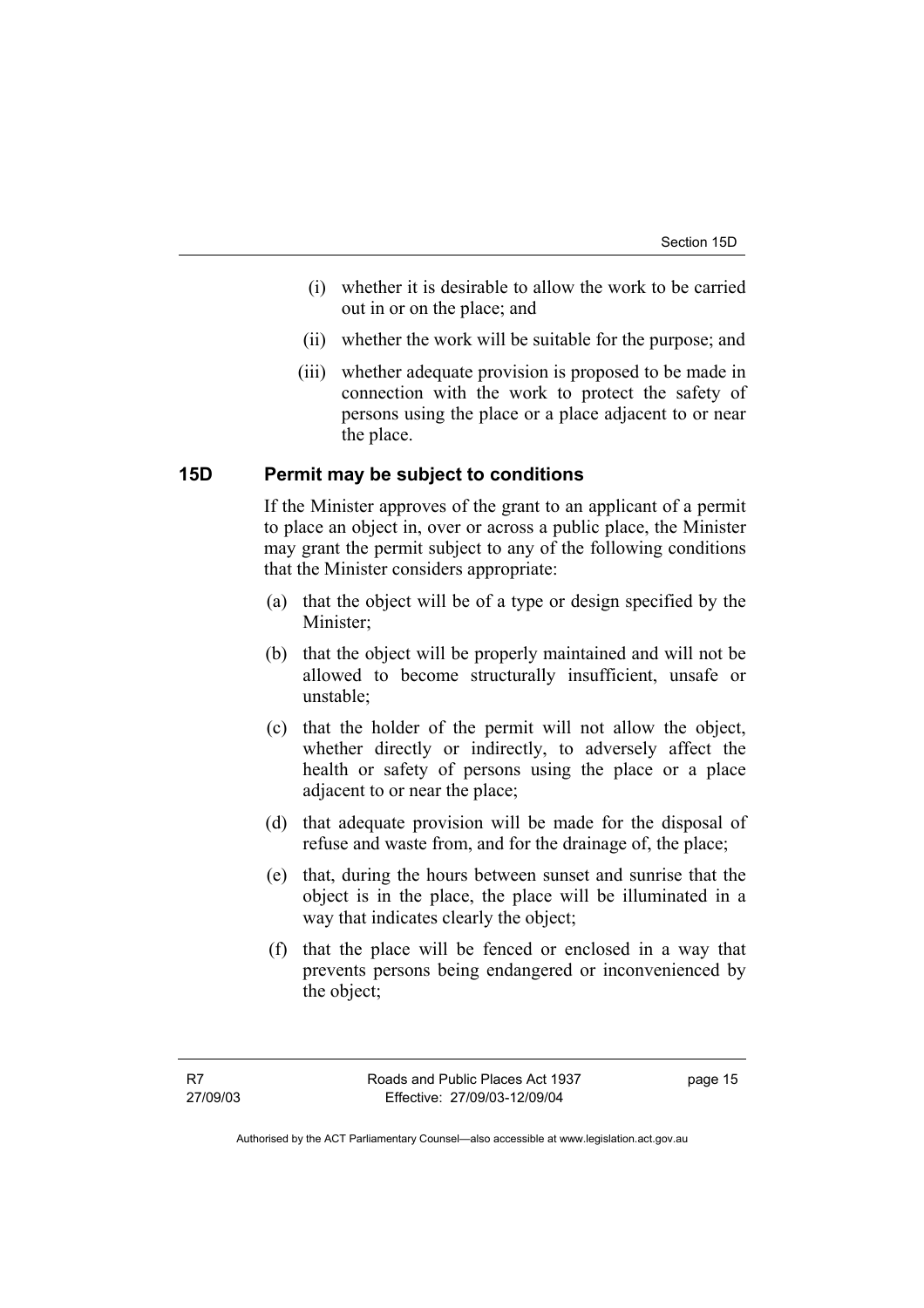- (g) that any installation or construction work to be carried out in or on the place for the purpose of placing the object in, over or across the place will be carried out in a proper, skilful and safe way;
- (h) that the applicant will insure himself or herself and keep himself or herself insured against liability in relation to—
	- (i) death, bodily injury or illness; or
	- (ii) loss of, or damage to, property;

occurring in connection with the object.

# **15E Grant of permit**

 (1) If the Minister approves of the grant to an applicant of a permit, the Minister shall notify the applicant in writing of the grant and of any conditions to which the permit is subject and shall issue the permit to the applicant.

*Note* A fee may be determined under s 9A (Determination of fees) for this section.

- (2) A permit granted under this Act shall clearly identify the place in relation to which the permit is granted and shall specify—
	- (a) the name and address of the person to whom the permit is granted; and
	- (b) the object permitted to be placed in, over or across the place; and
	- (c) the use to which the object may be put; and
	- (d) the hours when the object may remain in, over or across the place; and
	- (e) the period for which the permit is granted; and
	- (f) the conditions (if any) to which the permit is subject.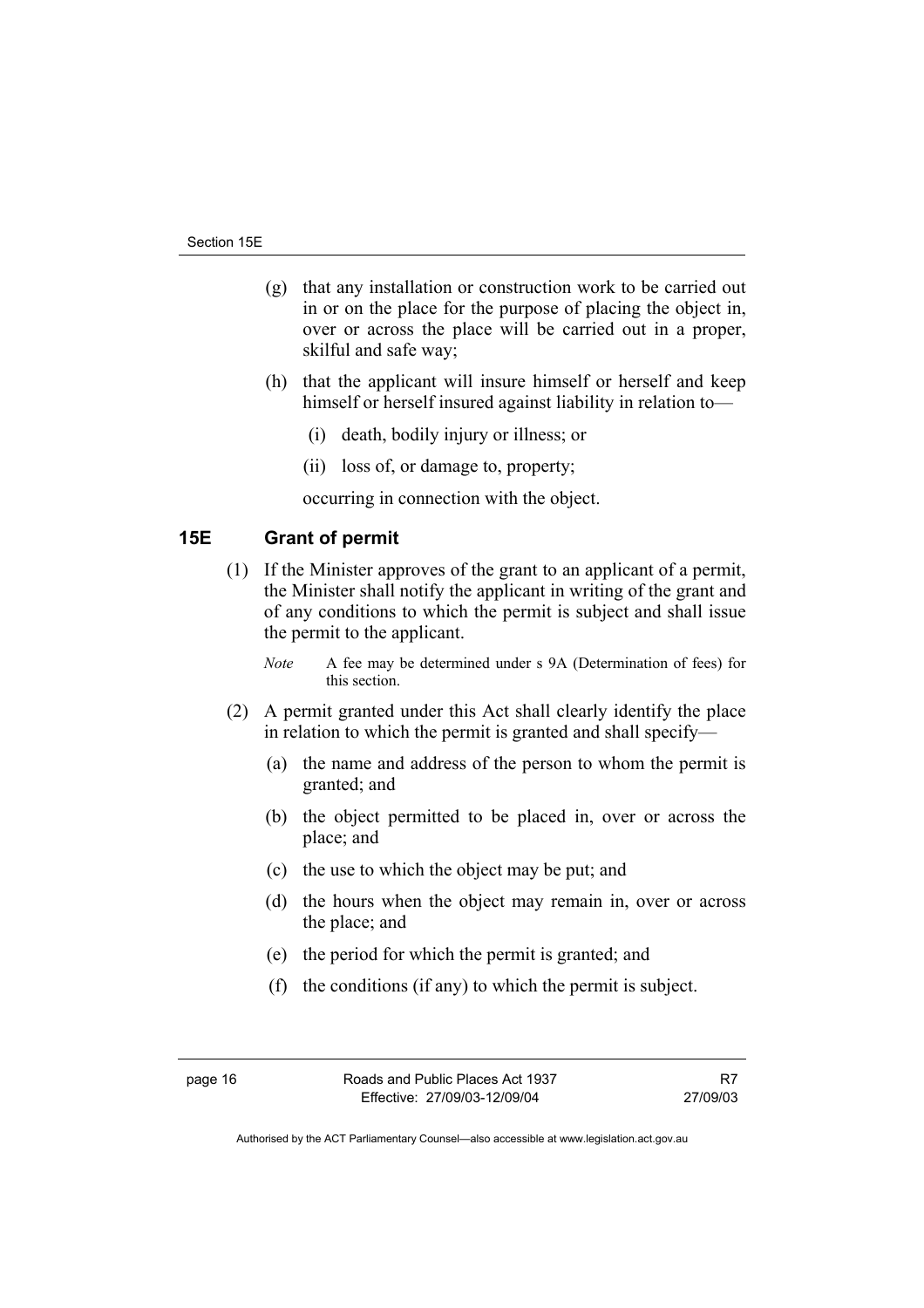## **15F Cancellation of permit**

The Minister may, on any of the following grounds, cancel a permit authorising a person to place an object in, over or across a public place:

- (a) that a permit was granted in error or in consequence of a false statement made or misleading information given by the holder of the permit;
- (b) that the holder of the permit has failed to take reasonable steps to prevent the object being used for a purpose other than the purpose specified in the permit;
- (c) that the holder of the permit has permitted the object to remain in the public place at a time other than a time allowed by the permit;
- (d) that the holder of the permit has failed to comply with a condition to which the permit is subject;
- (e) that the public place is no longer a suitable place to be the subject of a permit under this Act;
- (f) that the object is not serving a purpose beneficial to the interests of the public;
- (g) that the object has resulted in, whether directly or indirectly, the interests of a person carrying on business in the vicinity of the place being adversely affected.

## **15G Review of decisions of Minister**

- (1) Application may be made to the administrative appeals tribunal for a review of a decision of the Minister—
	- (a) under section 15C (1) (b) to refuse to grant a permit; or
	- (b) under section 15D to grant a permit subject to a condition; or
	- (c) under section 15F to cancel a permit.

page 17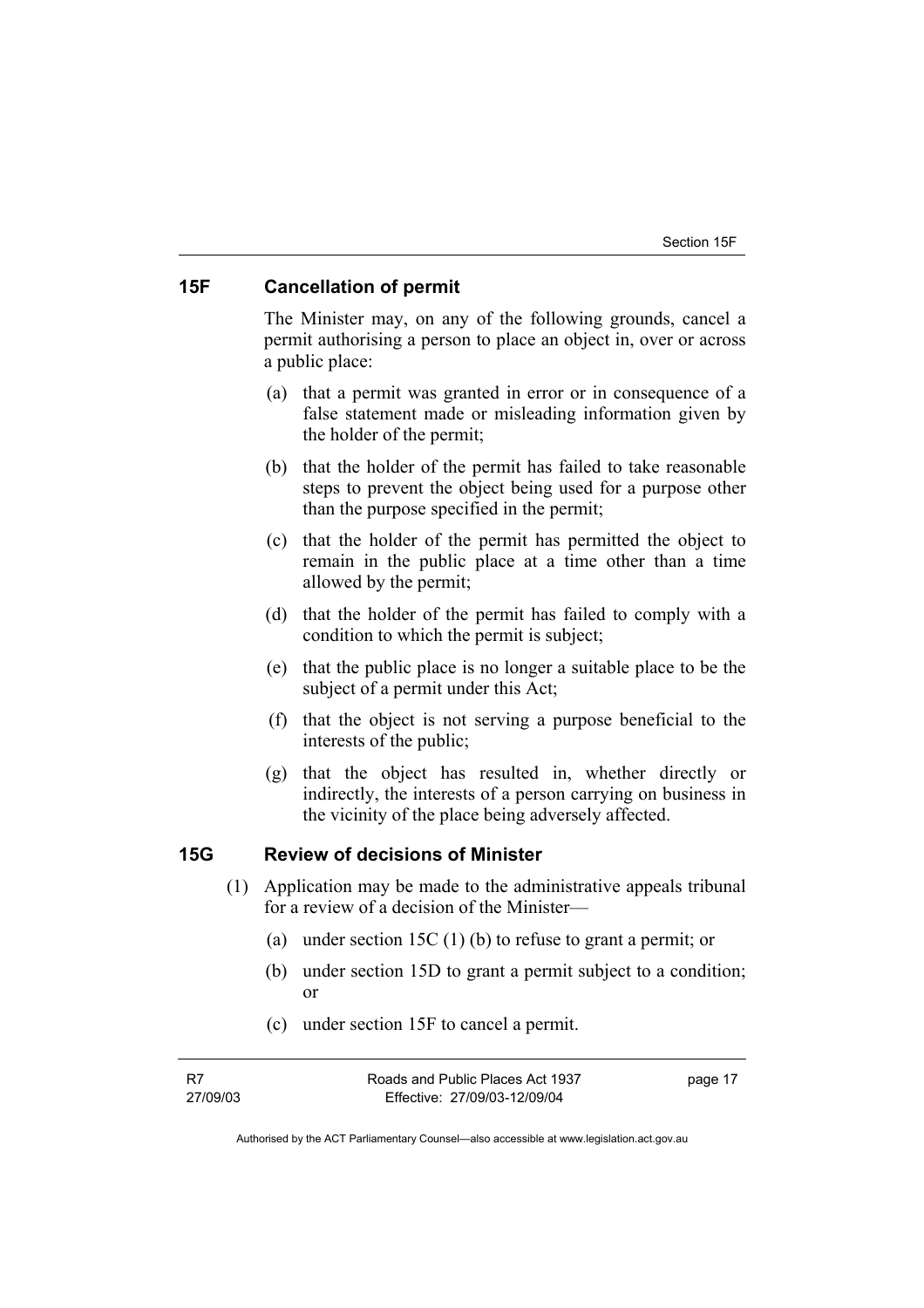- (2) If the Minister makes a decision of the kind referred to in subsection (1), the Minister shall give notice of the decision to a person whose interests are affected by the decision.
- (3) A notice under subsection (2) shall be in accordance with the requirements of the code of practice in force under the *Administrative Appeals Tribunal Act 1989*, section 25B (1).

# **15H Rights of holder of permit**

- (1) For the purpose of ensuring that an object to which a permit relates is used for the purpose specified in the permit, the holder of the permit may determine the persons who may make use of the object and any equipment or services provided in connection with the object.
- (2) Nothing in subsection (1) or in any other provision of this Act prevents a place that is a public place for the purposes of a law in force in the ACT from continuing to be a public place for the purposes of that law.

# **15J Term of permit**

A permit, unless sooner surrendered or cancelled, remains in force for the period, not longer than 12 months, specified in the permit.

#### **15K Renewal of permit**

- (1) If the holder of a permit applies to the Minister for its renewal (whether the application is made before or after the end of the permit's term), the Minister must renew the permit.
	- *Note* A fee may be determined under s 9A (Determination of fees) for this section.
- (2) If the Minister renews a permit—
	- (a) the permit as renewed continues in force for the period, not longer than 12 months, specified in the renewal; and

R7 27/09/03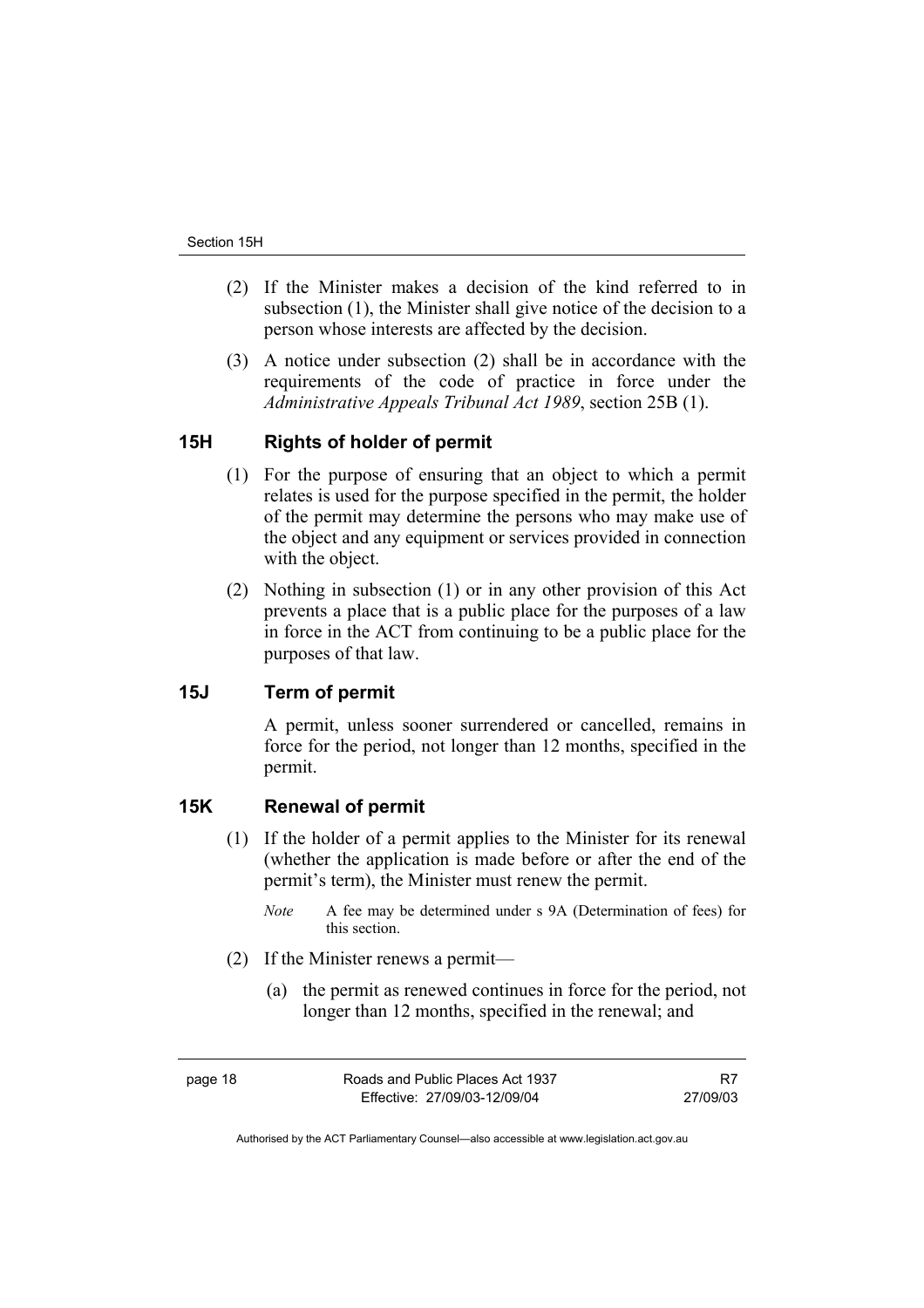- (b) that period begins at the end of the period when, apart from its renewal, the permit would have been in force.
- (3) The Minister shall not renew a permit if the object to which the permit related has been removed under section 15N (1).

#### **15L Loss or destruction of permit**

If the Minister is satisfied that a permit has been lost, defaced or destroyed, he or she may issue to the holder of the permit a certified copy of the permit and that copy is, for this Act, of the same effect as the permit.

### **15M Notice to remove object**

 (1) If a permit expires or is surrendered or cancelled, the Minister shall, as soon as possible after the expiry, surrender or cancellation of the permit, if the object to which the permit related is still in, over or across the public place to which the permit related, by written notice given to the person who held the permit, require that person, within the period specified in the notice, being a period of not less than 14 days after the notice is given, to remove the object from the public place.

*Note* For the giving of documents, see *Legislation Act 2001*, pt 19.5.

 (2) If a notice is given under subsection (1) following the expiry of a permit and the permit is subsequently renewed under section 15K (1), the notice ceases to have effect.

#### **15N Removal of objects by Territory**

- (1) If a person fails to comply with a notice given to him or her under section 15M (1), the Minister shall cause the object to which the notice relates to be removed and placed in storage.
- (2) If a notice is given to a person under section 15M (1) and the object to which the notice relates is removed under subsection (1), the Minister shall give to the person a further notice stating—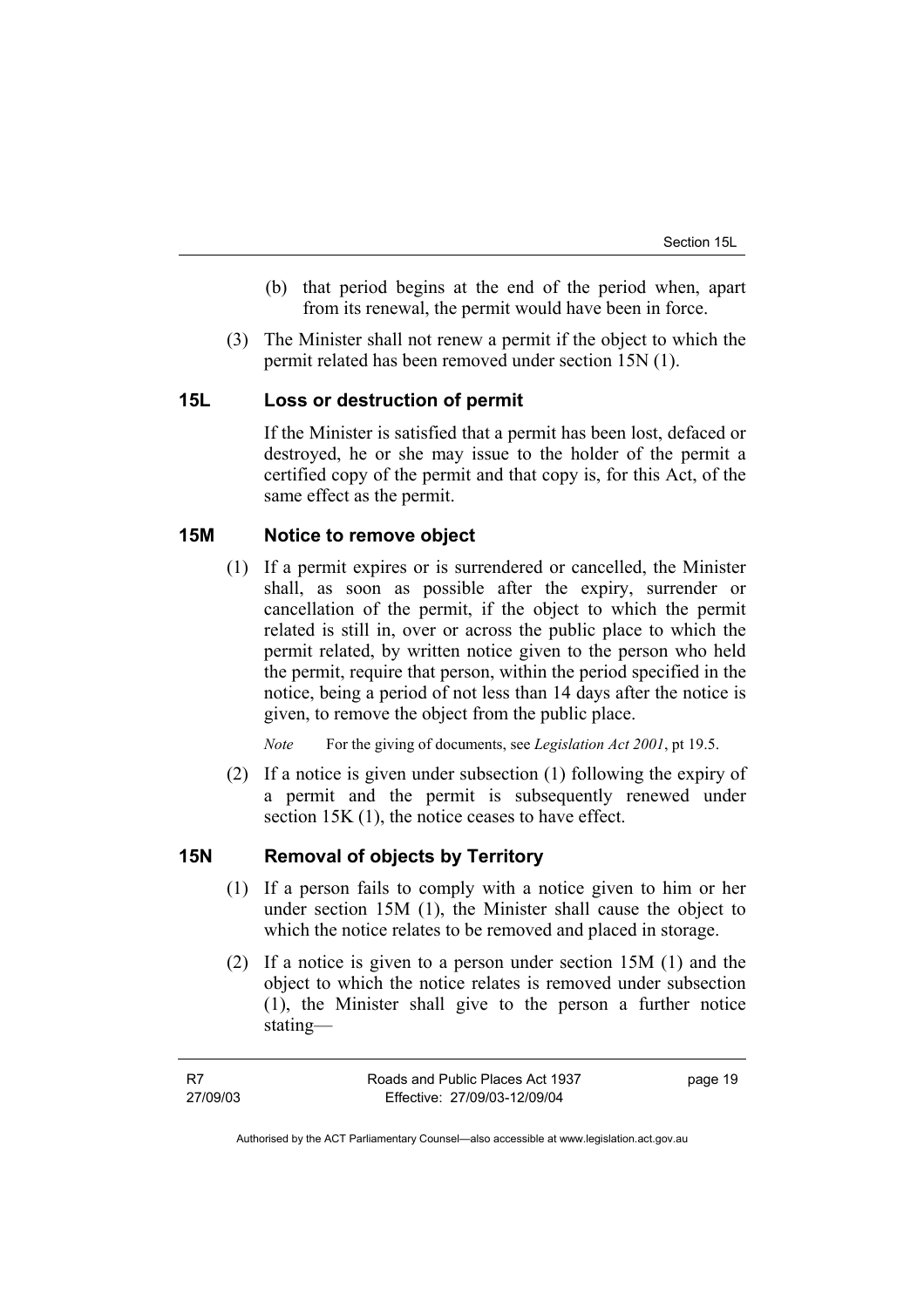- (a) the place where the object is stored; and
- (b) that the object will be given to the person at the place where it is being stored if, within 28 days after the notice is given, the person pays to the Territory—
	- (i) the amount specified in the notice in relation to the costs and expenses incurred or to be incurred by the Territory in making good any damage caused to the public place by the removal of the object; and
	- (ii) the amount specified in the notice in relation to the costs and expenses incurred by the Territory in removing the object; and
	- (iii) an amount in relation to the costs and expenses of storage of the object, being an amount calculated in accordance with the rate specified in the notice; and
- (c) that, if, within the time specified in paragraph (b), the amounts referred to in that paragraph are not paid and the object removed from the place where it is being stored—
	- (i) the ownership of the object shall be deemed, for all purposes, to vest in the Territory; and
	- (ii) the object may be disposed of in the way the Minister directs.
- *Note* For the giving of documents, see *Legislation Act 2001*, pt 19.5.
- (3) In relation to a notice given under subsection (2)—
	- (a) the amount to be specified in the notice for subsection (2) (b) (i) is the amount of the reasonable costs and expenses incurred or to be incurred by the Territory in making good any damage caused to the public place by the removal of the object; and
	- (b) the amount to be specified in the notice for subsection (2) (b) (ii) is the amount of the reasonable costs and expenses incurred by the Territory in removing the object; and

| page 20 | Roads and Public Places Act 1937 |          |
|---------|----------------------------------|----------|
|         | Effective: 27/09/03-12/09/04     | 27/09/03 |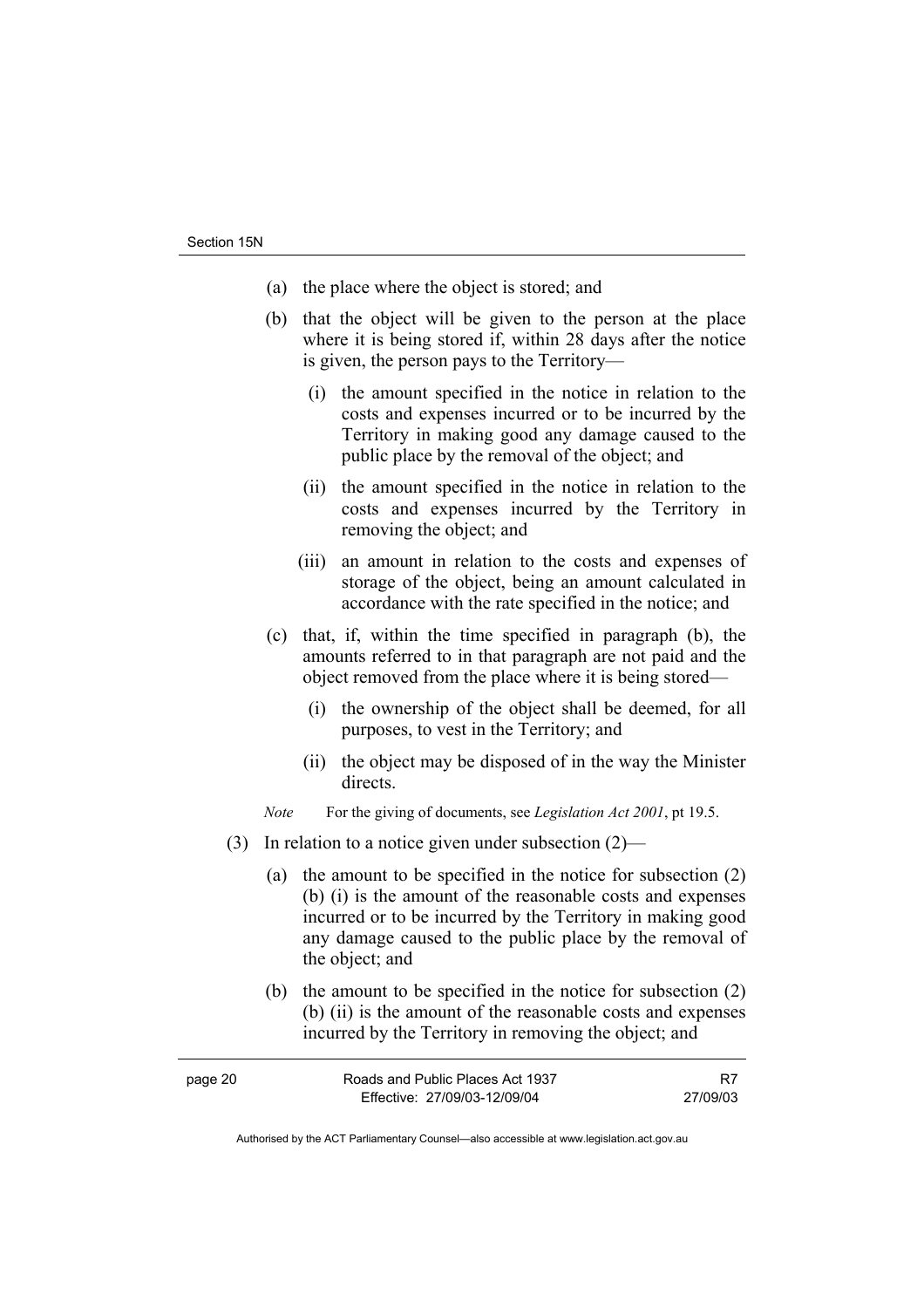(c) the rate to be specified in the notice for subsection (2) (b) (iii) is the rate necessary to cover the reasonable costs and expenses of storage of the object.

## **15P Disposal of objects by Territory**

- (1) If a person to whom a notice is given under section 15N (2) does not, within 28 days after the notice is given to him or her—
	- (a) pay to the Territory the amounts referred to in the notice; and
	- (b) remove the object to which the notice relates from the place where it is being stored;

the ownership of the object is taken, for all purposes, to vest in the Territory and the object may be disposed of in the way the Minister directs.

- (2) If, under subsection (1), an object is sold by the Territory, the proceeds of the sale shall be applied—
	- (a) in repaying to the Territory—
		- (i) the amounts specified, for section  $15N(2)$  (b) (i) and (ii), in the notice given under section 15N (2) in relation to the object; and
		- (ii) the amount of the costs and expenses incurred by the Territory in connection with the storage of the object, being an amount calculated in accordance with the rate specified, for section 15N (2) (b) (iii), in that notice; and
		- (iii) the amount of the reasonable costs and expenses incurred by the Territory in connection with the sale of the object; and
	- (b) in payment of the balance (if any) to the person to whom the notices under sections 15M (1) and 15N (2) were given.

page 21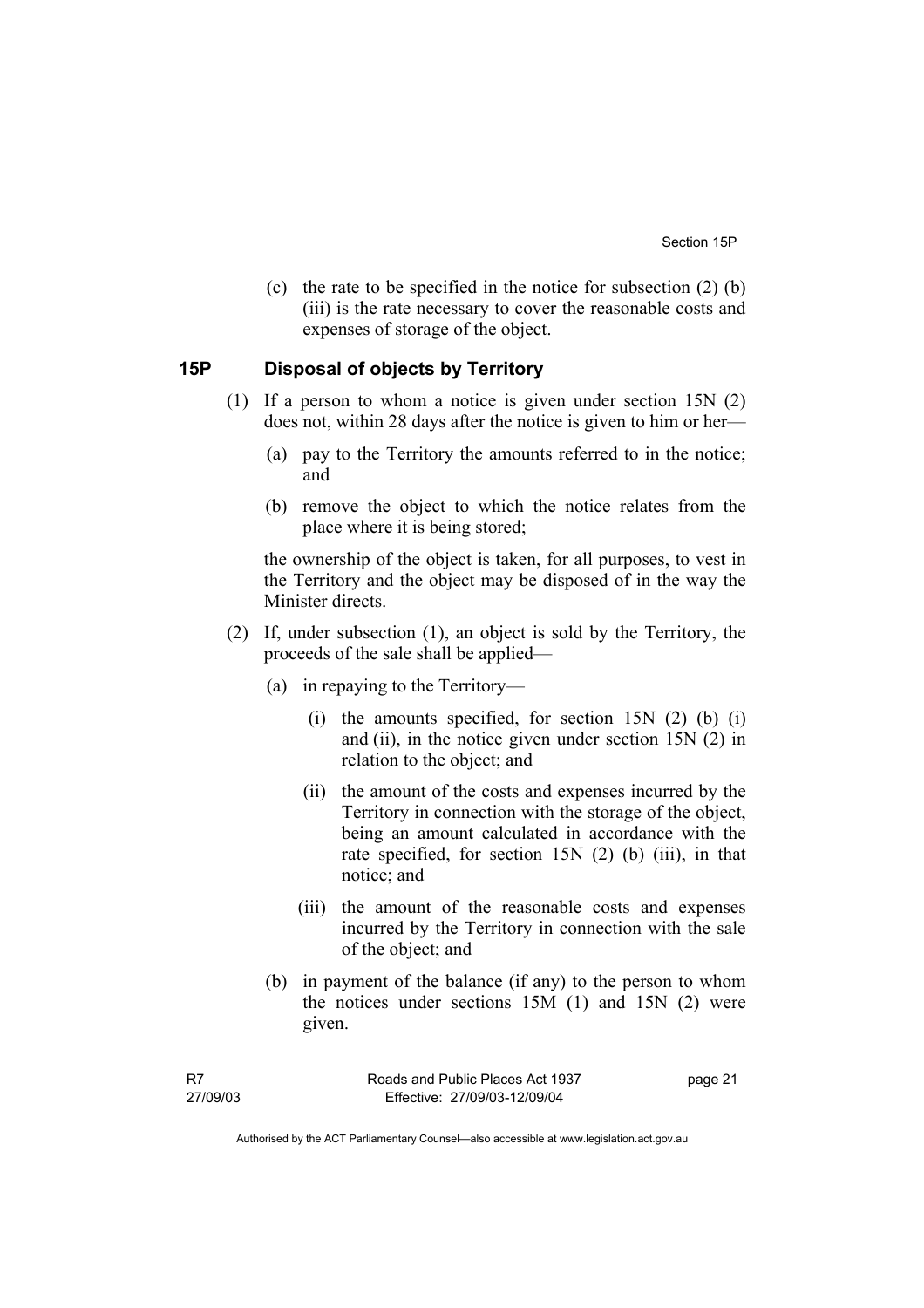## **15R Change of address**

 (1) If the name or address of the holder of a permit is changed, the holder must immediately give to the Minister written notice of the change and give the permit to the Minister.

Maximum penalty: 1 penalty unit.

 (2) The Minister shall, as soon as practicable after receipt of the permit, enter the particulars of the change on the permit and return it to the holder.

# **15S Approved forms**

- (1) The Minister may, in writing, approve forms for this Act.
- (2) If the Minister approves a form for a particular purpose, the approved form must be used for that purpose.

*Note* For other provisions about forms, see *Legislation Act 2001*, s 255.

- (3) An approved form is a notifiable instrument.
	- *Note* A notifiable instrument must be notified under the *Legislation Act 2001*.

#### **15T Occupation etc of public land under Land Act licence**

A person is not required to hold a permit under this Act to place an object in, over or across, or otherwise interfere with, a public place if—

- (a) the person holds a licence under the *Land (Planning and Environment) Act 1991* to occupy or use the public place; and
- (b) the public place is being occupied or used in accordance with the licence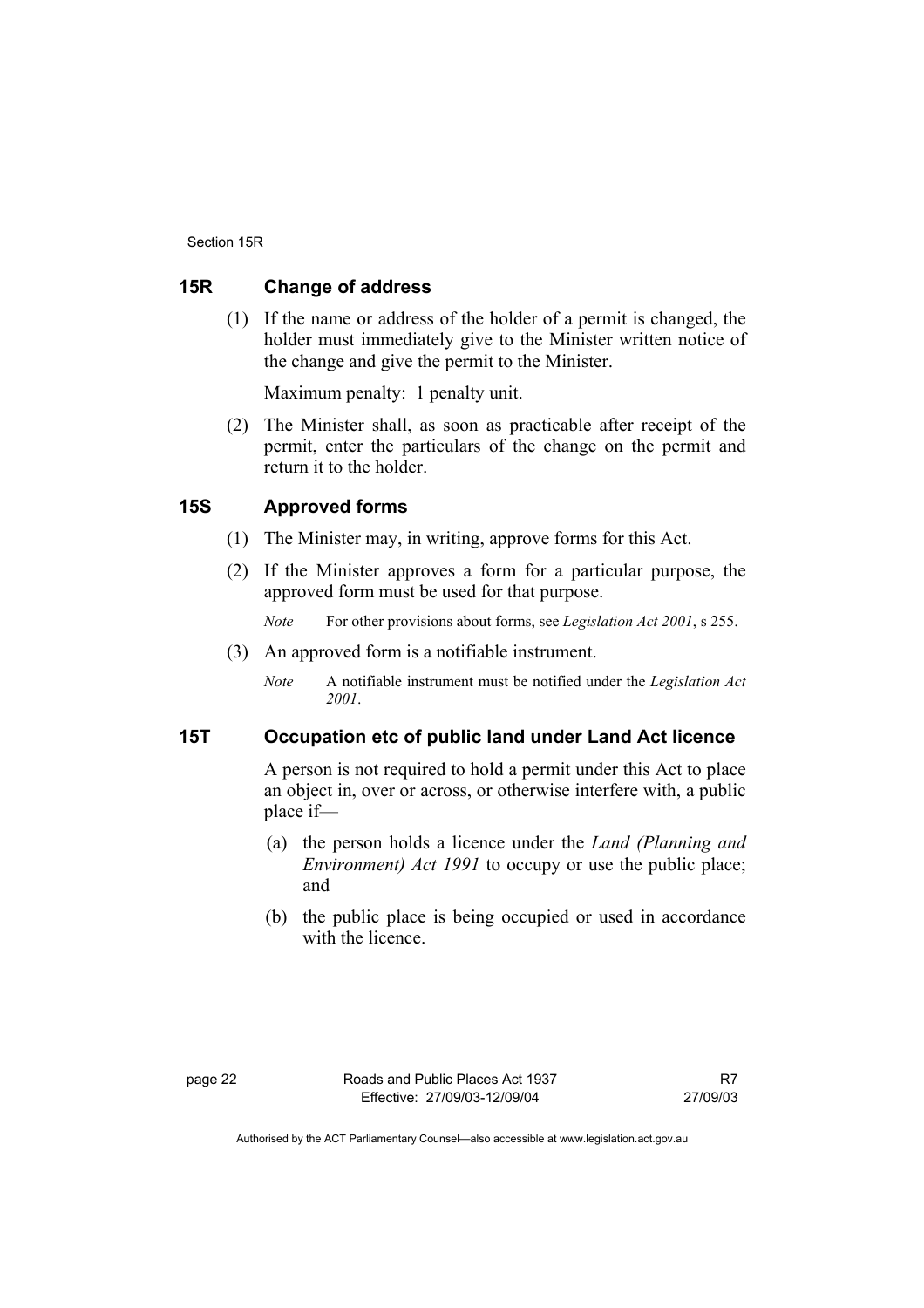# **15U Occupation etc of public land under Hawkers Act licence**

A person is not required to hold a permit under this Act to park a vehicle in a public place if—

- (a) the person holds a licence under the *Hawkers Act 2003* to use the vehicle to sell goods or services in the public place; and
- (b) the person is carrying on the business of a hawker under that Act in accordance with the licence.

# **16 Regulation-making power**

The Executive may make regulations for this Act.

*Note* Regulations must be notified, and presented to the Legislative Assembly, under the *Legislation Act 2001*.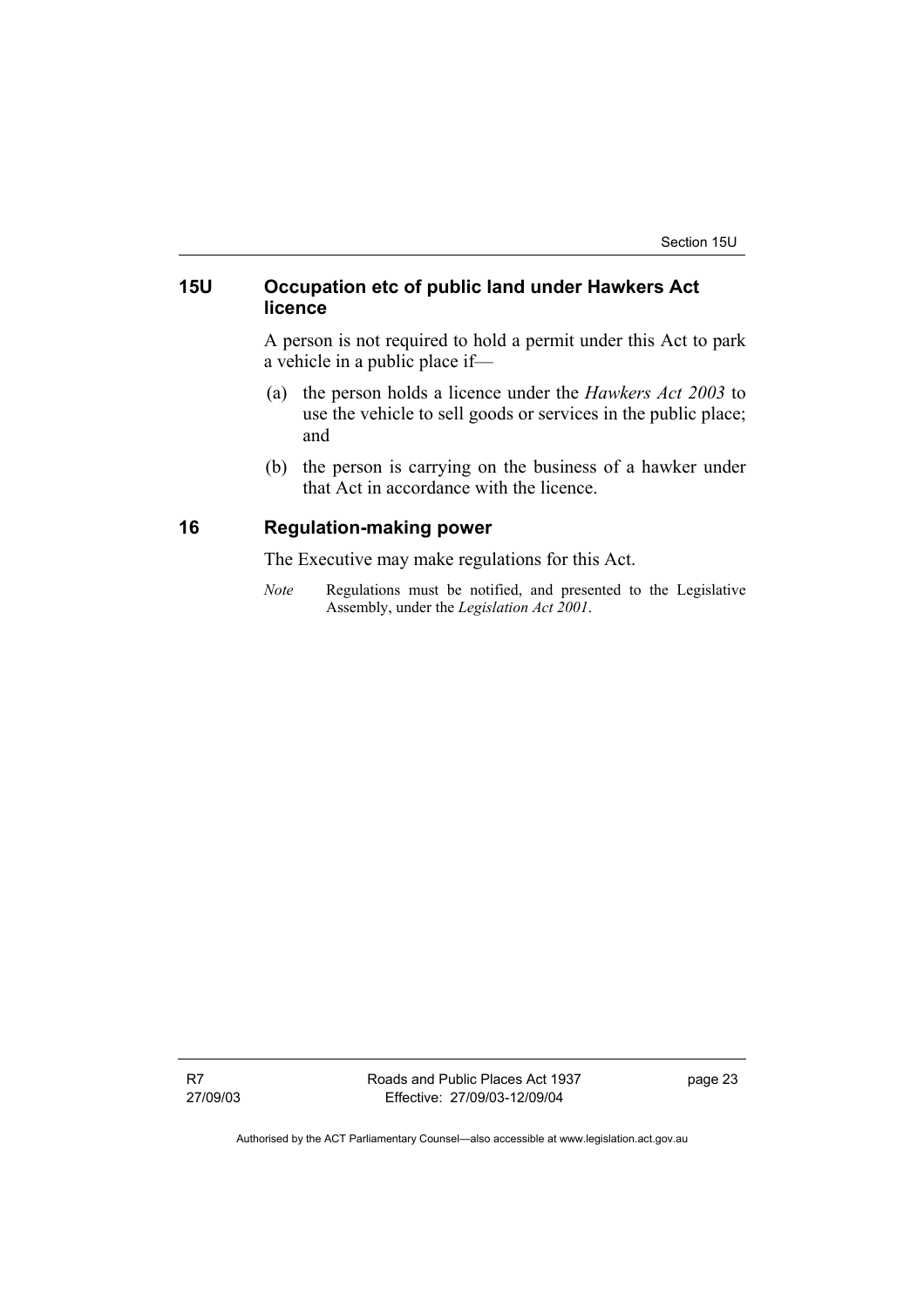# **Dictionary**

(see s 2)

- *Note 1* The *Legislation Act 2001* contains definitions and other provisions relevant to this Act.
- *Note 2* In particular, the *Legislation Act 2001*, dict, pt 1, defines the following terms:
	- ACT
	- chief executive
	- document
	- the Territory.

*code of practice* means the code of practice approved by the Minister under section 12A (1).

*object* includes any item of movable personal property.

*owner*, of land, means the lessee of the land.

*permit* means a permit granted under this Act.

*public place* means unleased Territory land that the public are entitled to use or that is open to, or used by, the public, and includes every public road.

*public road* means any street, road, lane, thoroughfare, footpath, or place that is Territory land open to, or used by, the public.

*retention area*—see the *Uncollected Goods Act 1996*, section 4.

*roads and public places officer* means a roads and public places officer appointed under section 2B.

*sign* includes a notice and an advertisement.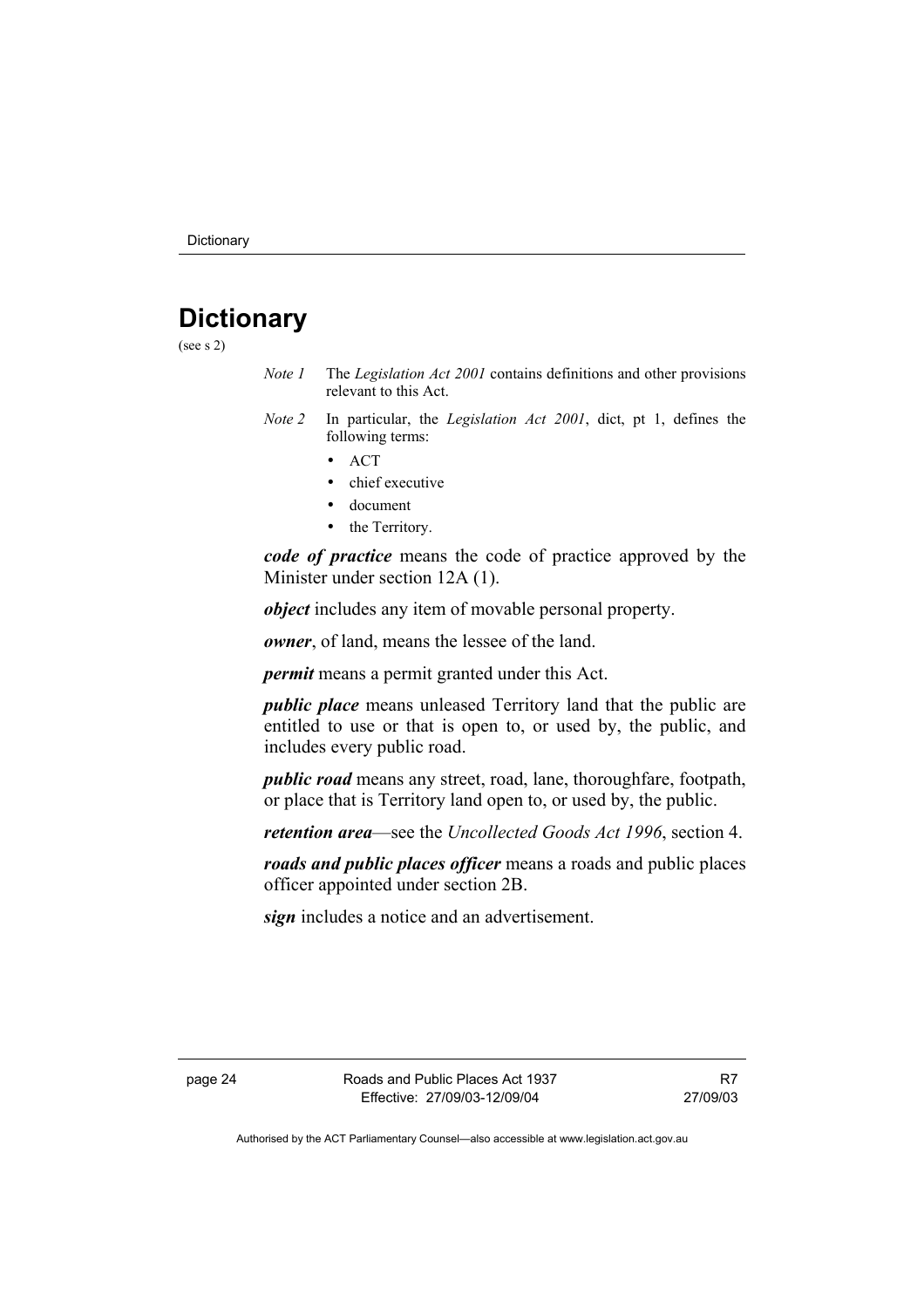# **Endnotes**

# **1 About the endnotes**

Amending and modifying laws are annotated in the legislation history and the amendment history. Current modifications are not included in the republished law but are set out in the endnotes.

Not all editorial amendments made under the *Legislation Act 2001*, part 11.3 are annotated in the amendment history. Full details of any amendments can be obtained from the Parliamentary Counsel's Office.

Uncommenced amending laws and expiries are listed in the legislation history and the amendment history. These details are underlined. Uncommenced provisions and amendments are not included in the republished law but are set out in the last endnote.

If all the provisions of the law have been renumbered, a table of renumbered provisions gives details of previous and current numbering.

The endnotes also include a table of earlier republications.

If the republished law includes penalties, current information about penalty unit values appears on the republication inside front cover.

#### **2 Abbreviation key**

am = amended ord = ordinance<br>amdt = amendment original ordinal ordinal ordinal  $amdt = amendment$  $ch = chapter$  p = page  $cl = clause$  par = paragraph def = definition end = pres = present<br>dict = dictionary end = previous disallowed = disallowed by the Legislative (prev...) = previously Assembly prov = provision  $div =$  division pt = part  $exp = exp$  ires/expired r = rule/subrule  $Gaz = Gazette$  reg = regulation/subregulation hdg = heading renum = renumbered  $IA =$  Interpretation Act 1967 ins = inserted/added R[X] = Republication No  $LA = Lea$  is a act 2001 RI = reissue  $LR =$  legislation register s = section/subsection LRA = Legislation (Republication) Act 1996 sch = schedule  $mod = modified / modification$  sdiv = subdivision  $No = number$  sub = substituted num = numbered SL = Subordinate Law o = order underlining = whole or part not commenced om = omitted/repealed or to be expired

 $\text{prev} = \text{previous}$ 

R7 27/09/03 Roads and Public Places Act 1937 Effective: 27/09/03-12/09/04

page 25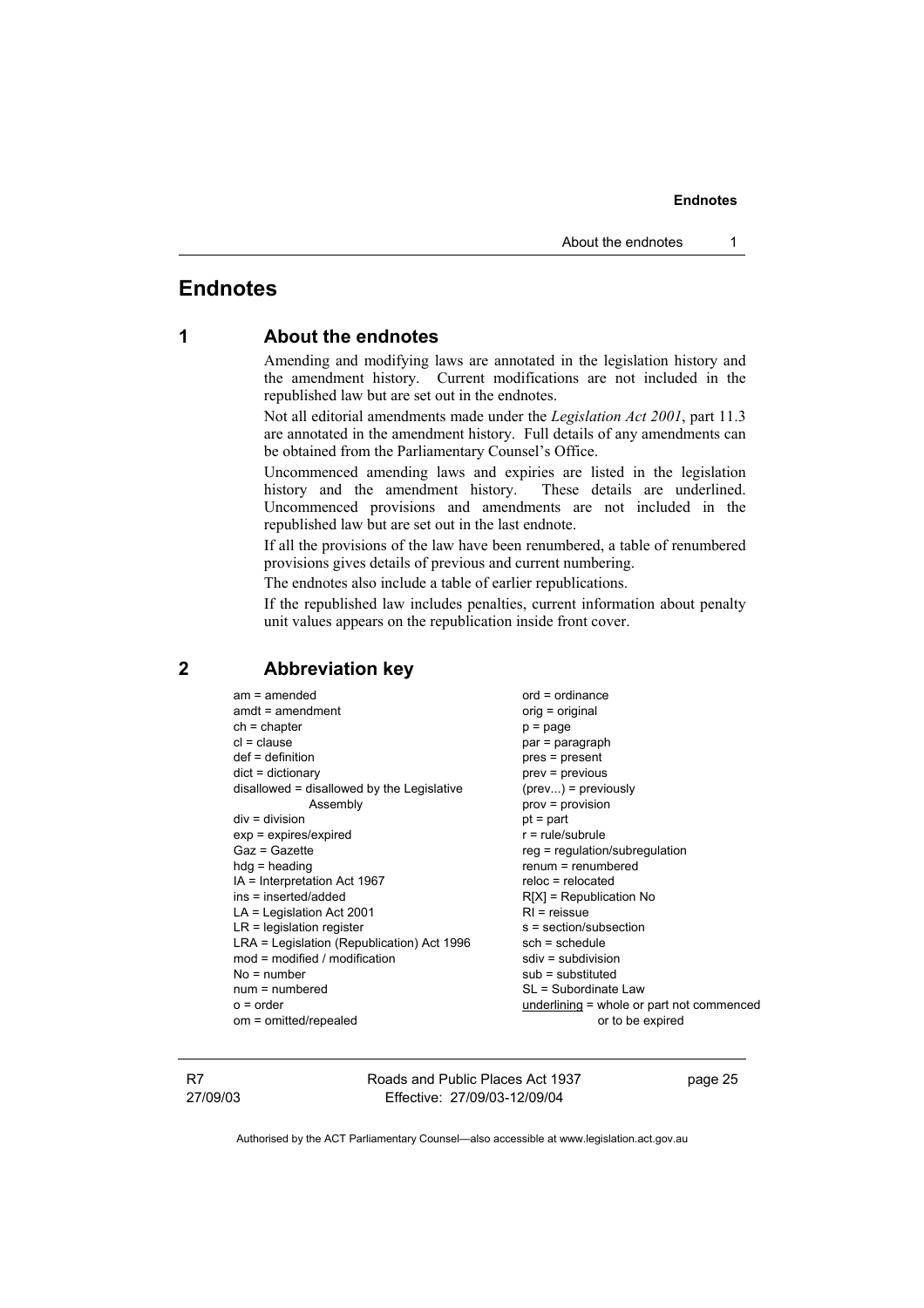# **3 Legislation history**

This Act was originally a Commonwealth ordinance—the *Roads and Public Places Ordinance 1937* No 24 (Cwlth).

The *Australian Capital Territory (Self-Government) Act 1988* (Cwlth), s 34 (4) converted most former Commonwealth ordinances in force in the ACT into ACT enactments. This allowed the ACT Legislative Assembly to amend and repeal the laws. This Act was converted into an ACT enactment on 11 May 1989 (self-government day).

As with most ordinances in force in the ACT, the name was changed from *Ordinance* to *Act* by the *Self-Government (Citation of Laws) Act 1989* No 21, s 5 on 11 May 1989 (self-government day).

Before 11 May 1989, ordinances commenced on their notification day unless otherwise stated (see *Seat of Government (Administration) Act 1910* (Cwlth), s 12).

#### **Legislation before becoming Territory enactment**

#### **Roads and Public Places Act 1937 No 24**  notified 16 December 1937

commenced 16 December 1937

as amended by

**Ordinances Revision Ordinance 1959 No 21**  notified 23 December 1959

commenced 31December 1959

#### **Ordinances Revision (Decimal Currency) Ordinance 1966 No 19**  notified 23 December 1966 commenced 23 December 1966

#### **Roads and Public Places (Amendment) Ordinance 1976 No 72**  notified 30 December 1976

commenced 30 December 1976

#### **Roads and Public Places (Amendment) Ordinance 1983 No 15**  notified 27 July 1983 commenced 10 August 1983 (Cwlth Gaz 1983 No S172)

page 26 Roads and Public Places Act 1937 Effective: 27/09/03-12/09/04

R7 27/09/03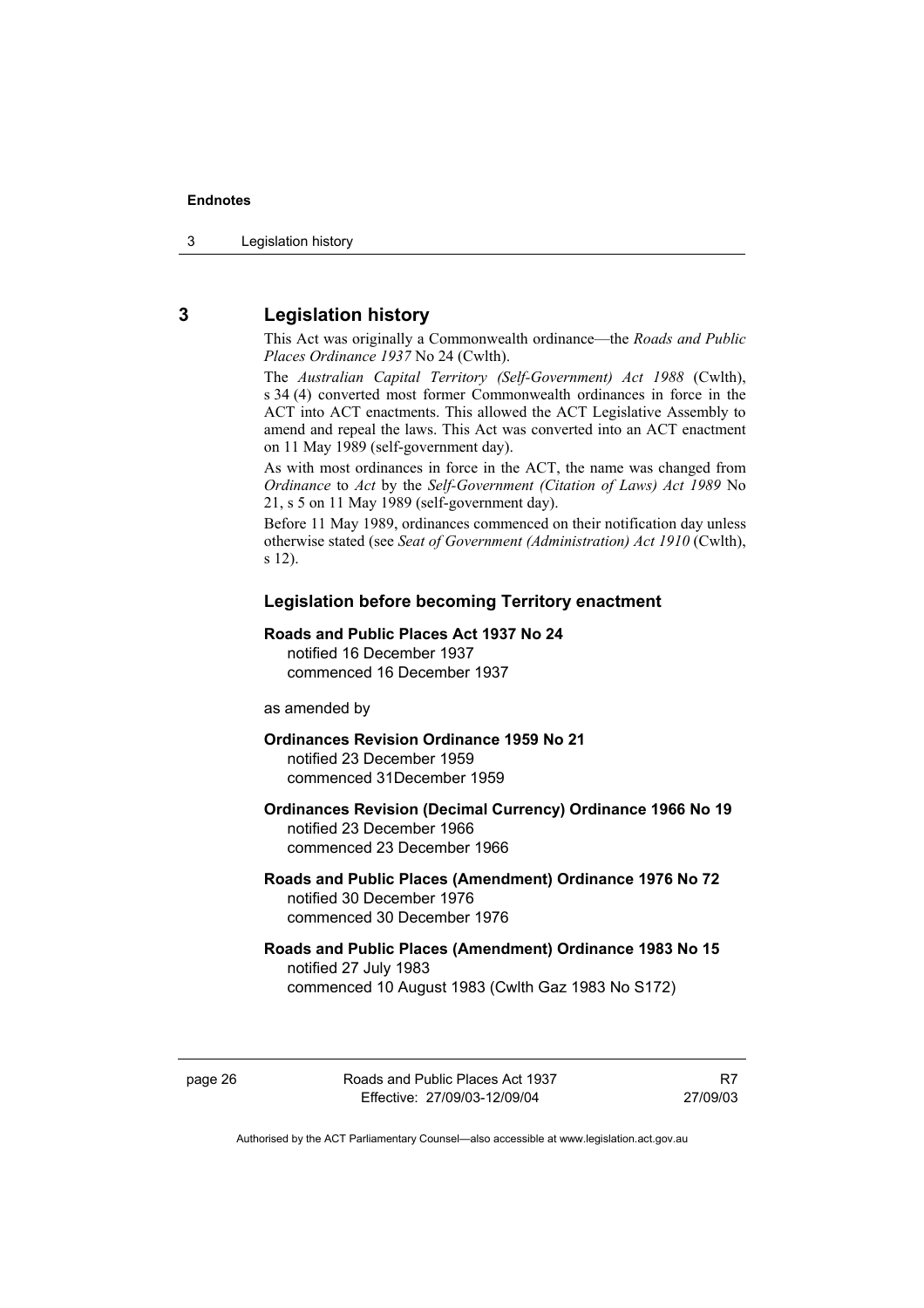#### **Roads and Public Places (Amendment) Ordinance 1987 No 64**  notified 6 November 1987

commenced 6 November 1987

#### **Self-Government (Consequential Amendments) Ordinance 1989 No 38 sch1**

notified 10 May 1989 (Cwlth Gaz 1989 No S160) s 1, s 2 commenced 10 May 1989 (s 2 (1)) sch 1 commenced 11 May 1989 (s 2 (2) and see Cwlth Gaz 1989 No S164)

#### **Legislation after becoming Territory enactment**

#### **Acts Revision (Position of Crown) Act 1993 No 44 s 3**

notified 27 August 1993 (Gaz 1993 No S165) commenced 27 August 1993 (s 2)

#### **Administrative Appeals (Consequential Amendments) Act 1994 No 60 sch 1**

notified 11 October 1994 (Gaz 1994 No S197) s 1, s 2 commenced 11 October 1994 (s 2 (1)) sch 1 commenced 14 November 1994 (s 2 (2) and see Gaz 1994 No S250)

#### **Statute Law Revision (Penalties Act 1994 No 81 sch**

notified 29 November 1994 (Gaz 1994 No S253) s 1, s 2 commenced 29 November 1994 (s 2 (1)) sch commenced 29 November 1994 (s 2 (2) and Gaz 1994 No S269)

#### **Statutory Offices (Miscellaneous Provisions) Act 1994 No 97 sch pt 1**

notified 15 December 1994 (Gaz No S280) s 1, s 2 commenced 15 December 1994 (s 2 (1)) sch pt 1 commenced 15 December 1994 (s 2 (2) and Gaz 1994 No S293)

#### **Roads and Public Places (Amendment) Act 1997 No 63**

notified 9 October 1997 (Gaz 1997 No S300) ss 1-3 commenced 9 October 1997 (s 2 (1)) remainder commenced 27 October 1997 (s 2 (2) and Gaz 1997 No S326)

R7 27/09/03 Roads and Public Places Act 1937 Effective: 27/09/03-12/09/04

page 27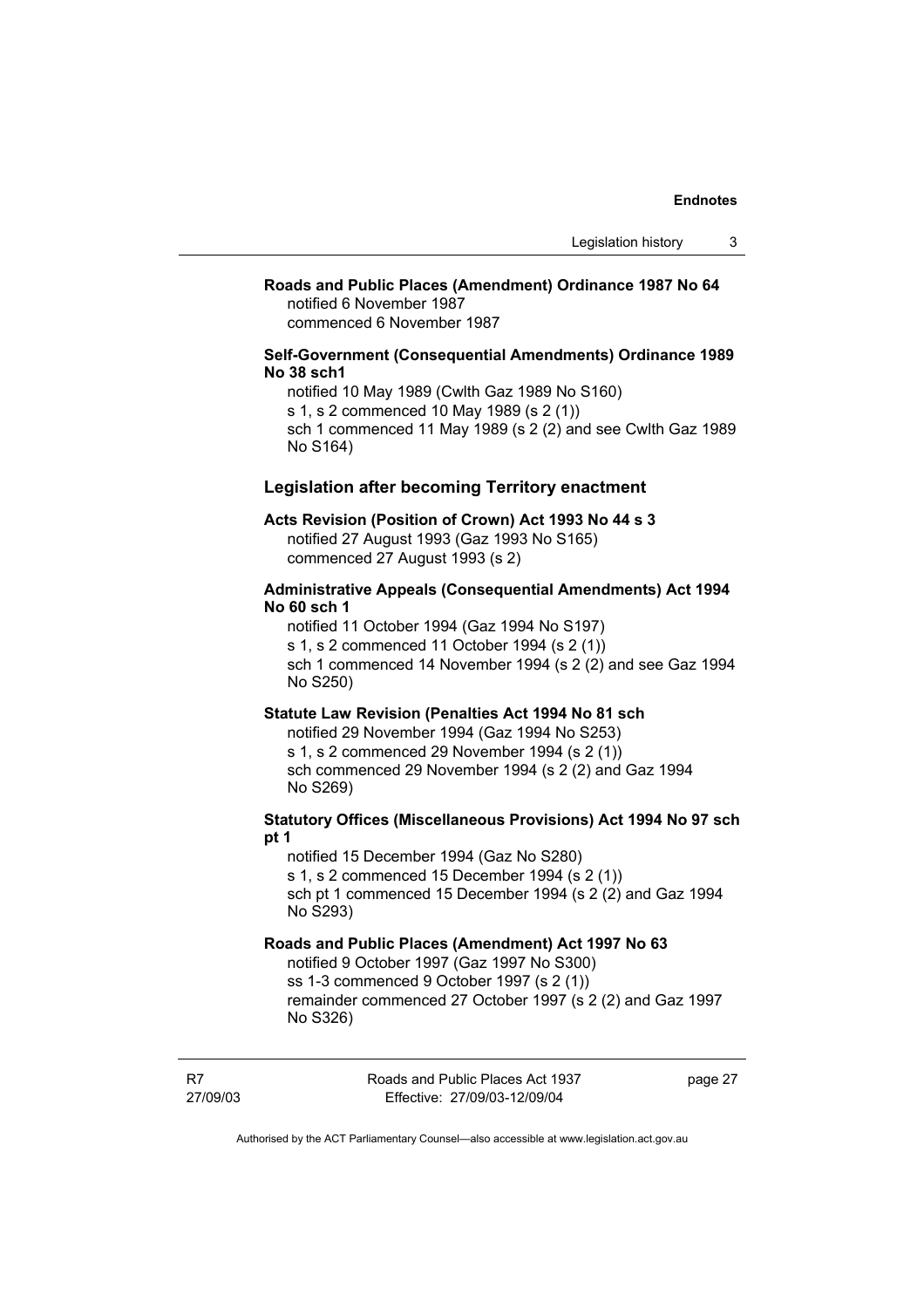4 Amendment history

#### **Roads and Public Places (Amendment) Act 1998 No 56**

notified 27 November 1998 (Gaz 1998 No S207) ss 1-3 commenced 27 November 1998 (s 2 (1)) s 11 (part) commenced 5 February 1999 (s 2 (2) and Gaz 1999 No S5)

remainder commenced 27 May 1999 (s 2 (3))

#### **Legislation Amendment Act 2002 No 11 pt 2.43**

notified LR 27 May 2002

s 1, s 2 commenced 27 May 2002 (LA s 75) pt 2.43 commenced 28 May 2002 (s 2 (1))

#### **Statute Law Amendment Act 2002 No 30 pt 3.62**

notified LR 16 September 2002

s 1, s 2 taken to have commenced 19 May 1997 (LA s 75 (2)) pt 3.62 commenced 17 September 2002 (s 2 (1))

#### **Hawkers Act 2003 A2003-10 sch 1**

notified LR 27 March 2003 s 1, s 2 commenced 27 March 2003 (LA s 75 (1)) sch 1 commenced 27 September 2003 (s 2 and LA s 79)

#### **Land (Planning and Environment) (Compliance) Amendment Act 2003 A2003-34 pt 4**

notified LR 7 July 2003 s 1, s 2 commenced 7 July 2003 (LA s 75 (1)) pt 4 commenced 1 September 2003 (s 2 and CN2003-8)

# **4 Amendment history**

**Title** 

| i itle<br>title                     | am 1989 No 38                                                                                                                                                                                                                                                                                |  |
|-------------------------------------|----------------------------------------------------------------------------------------------------------------------------------------------------------------------------------------------------------------------------------------------------------------------------------------------|--|
| Name of Act<br>s 1                  | sub 2002 No 30 amdt 3.663                                                                                                                                                                                                                                                                    |  |
| <b>Dictionary</b><br>s <sub>2</sub> | def <i>authorized officer</i> am 1989 No 38<br>om 1994 No 97 sch pt 1<br>def code of practice ins 1998 No 56 s 4<br>om 2002 No 30 amdt 3.664<br>def <i>determined fee</i> ins 1997 No 63 s 4<br>om 2002 No 30 amdt 3.664<br>def <i>object</i> ins 1998 No 56 s 4<br>om 2002 No 30 amdt 3.664 |  |
|                                     |                                                                                                                                                                                                                                                                                              |  |

| page 28 | Roads and Public Places Act 1937 | R7       |
|---------|----------------------------------|----------|
|         | Effective: 27/09/03-12/09/04     | 27/09/03 |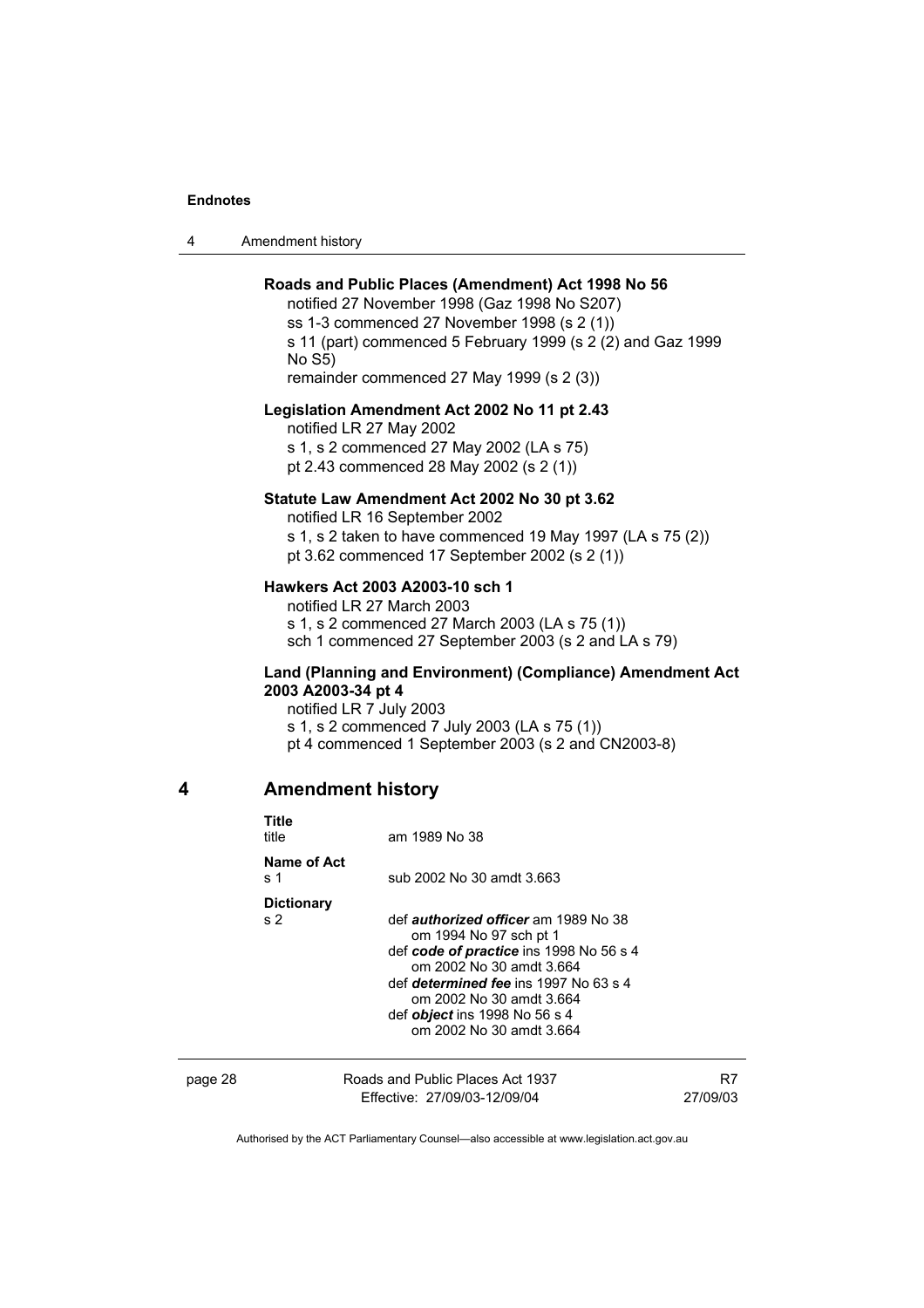def *permit* ins 1976 No 72 om 2002 No 30 amdt 3.664 def *public place* am 1989 No 38; 1998 No 56 s 4 om 2002 No 30 amdt 3.664 def *public road* am 1959 No 21; 1989 No 38 om 2002 No 30 amdt 3.664 def *retention area* ins 1998 No 56 s 4 om 2002 No 30 amdt 3.664 def *roads and public places officer* ins 1994 No 97 sch pt 1 om 2002 No 30 amdt 3.664 def *sign* ins 1998 No 56 s 4 om 2002 No 30 amdt 3.664 sub 2002 No 30 amdt 3.664 **Notes**  s 2A ins 1993 No 44 sch 1 sub 2002 No 11 amdt 2.88; 2002 No 30 amdt 3.664 **Application of Act to Territory**  s 2B ins 1994 No 97 sch pt 1 sub 2002 No 30 amdt 3.664 **Road and public places officers**  s 2C ins 2002 No 30 amdt 3.664 **Level of roads**  s 3 am 1994 No 97 sch pt 1; am 2002 No 30 amdt 3.665, amdt 3.666 **Temporary closing of roads**<br>s 4 am 1994  $\overline{5}$ am 1994 No 81 sch: 1994 No 97 sch pt 1: 1998 No 56 **Temporary roads**  s 5 am 1994 No 81 sch; 1994 No 97 sch pt 1; 1998 No 56; R2 LRA; ss renum R3 LA; 2002 No 30 amdt 3.667 **Drains for surface water**  s 6 am 2002 No 30 amdt 3.668 **Damage to or interference with public places and property on them**  s 7 am 1989 No 38; 1994 No 81 sch; 1994 No 97 sch pt 1; 1998 No 56; 2002 No 30 amdt 3.669 **Construction of culverts etc in public places**  s 8 am 1976 No 72; 1994 No 81 sch; 1994 No 97 sch pt 1; 1998 No 56; 2002 No 30 amdt 3.669

Roads and Public Places Act 1937 Effective: 27/09/03-12/09/04

page 29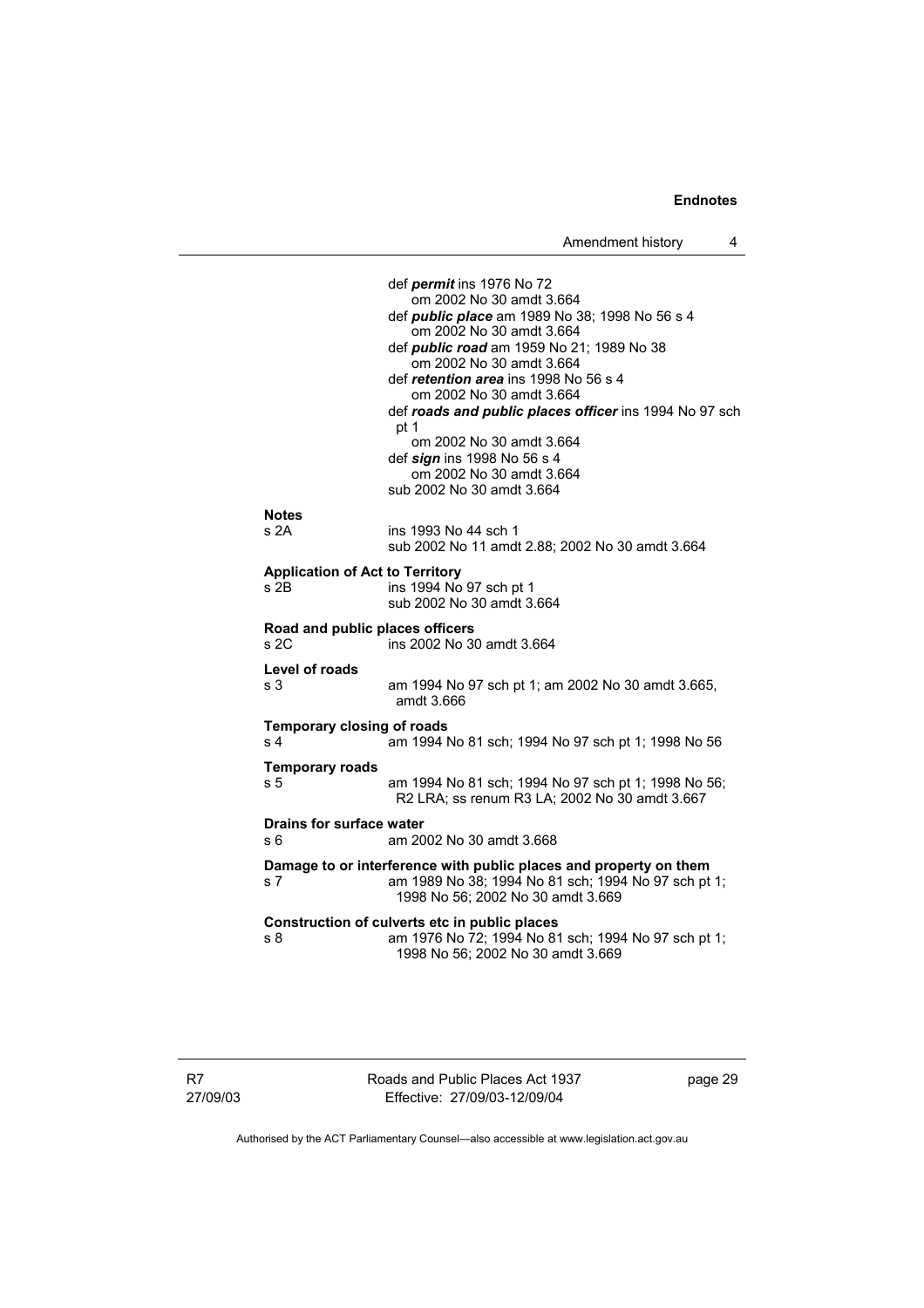| 4 | Amendment history |
|---|-------------------|
|---|-------------------|

**Permission to place culverts etc across, and to interfere with the surfaces of, public places**<br>am 1971<br>am 1971 am 1976 No 72; 1983 No 15; 1994 No 97 sch pt 1; 1997 No 63 sub 2002 No 30 amdt 3.670 **Determination of fees**  ins 1983 No 15 sub 1997 No 63; 2002 No 30 amdt 3.671 **Excavations etc on public places to be lighted**  s 10 am 1966 No 19; 1976 No 72; 1994 No 81 sch; 1998 No 56; 2002 No 30 amdt 3.672 **Alignment marks etc**  s 11 am 1989 No 38; 1994 No 81 sch; 1998 No 56 **Exhibition of advertisements or notices**  s 12 am 1976 No 72; 1989 No 38; 1994 No 81 sch; 1994 No 97 sch pt 1; 2002 No 30 amdt 3.673 **Code of practice for removable signs**  s 12A ins 1998 No 56 sub 2002 No 30 amdt 3.674 **Contents of code of practice**  ins 1998 No 56 **Failure to comply with code**  s 12C ins 1998 No 56 am 2002 No 30 amdt 3.675 **Indemnification of Territory**  ins 1998 No 56 **Evidence of code of practice**<br>s 12E ins 1998 N ins 1998 No 56 om 2002 No 30 amdt 3.676 **Removal of items from public places**  s 12F ins 1998 No 56 am 2002 No 30 amdt 3.677 **Prescribed objects—s 12F (5), def of** *prescribed object* **s 12G and** *s* **12G and** *s* **1998 No 56** s 12G ins 1998 No 56 sub 2002 No 30 amdt 3.678 **Tress etc overhanging public places**  s 13 am 1994 No 81 sch; 1994 No 97 sch pt 1; 1998 No 56; ss renum R3 LA; 2002 No 30 amdt 3.679; amdt 3.680 **Repair of damage to public places**  s 14 am 1976 No 72; 1989 No 38; 1994 No 97 sch pt 1

| page 30 | Roads and Public Places Act 1937 | R7       |
|---------|----------------------------------|----------|
|         | Effective: 27/09/03-12/09/04     | 27/09/03 |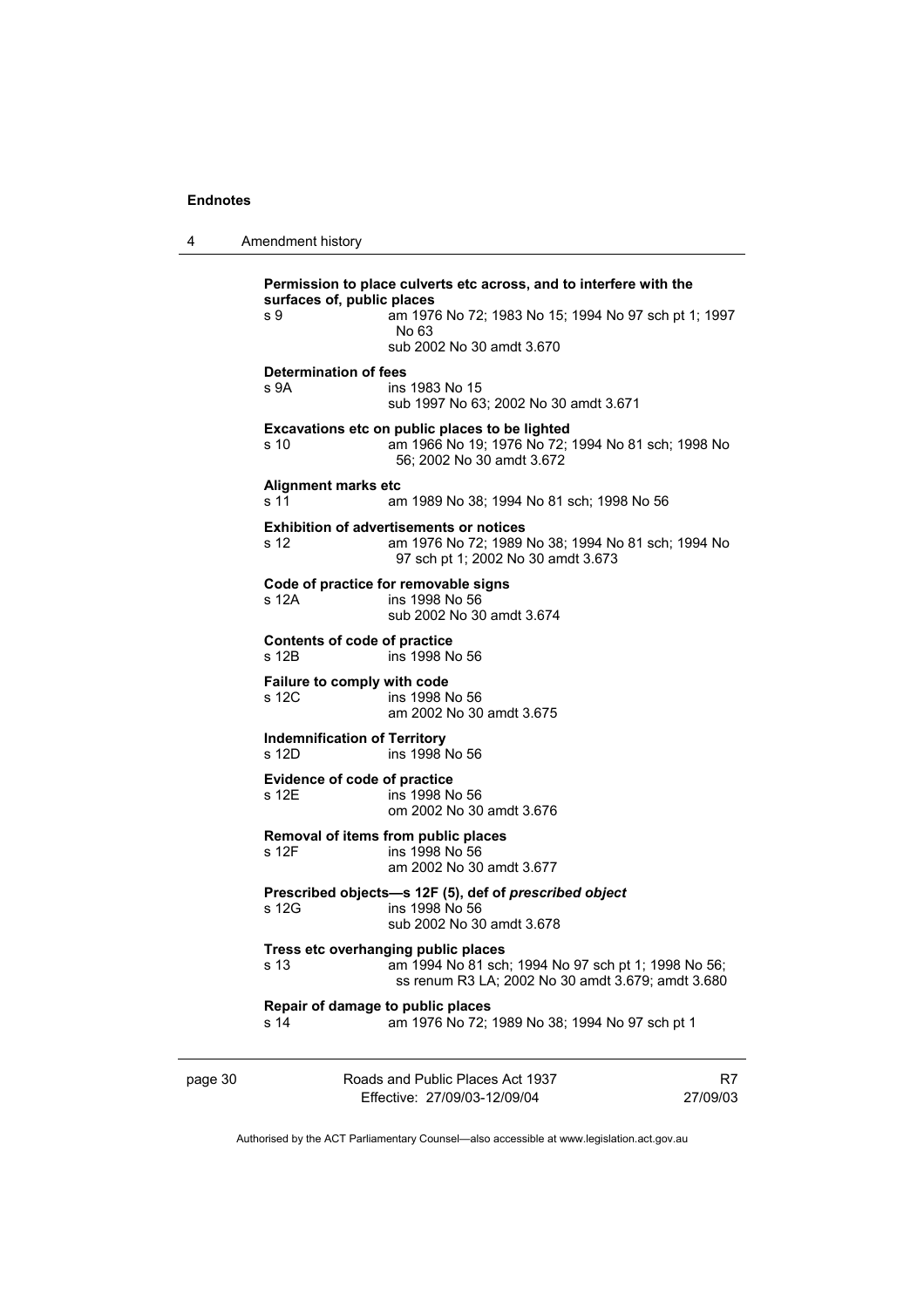Amendment history 4

Roads and Public Places Act 1937 **Penalties**  s 15 am 1966 No 19 sub 1976 No 72 om 1994 No 81 sch **Objects in public places**  s 15A ins 1976 No 72 am A2003-34 s 15; A2003-10 amdt 1.1 **Application for permit**  s 15B ins 1976 No 72 **Grant or refusal of permit**  s 15C ins 1976 No 72 **Permit may be subject to conditions**<br>\$15D ins 1976 No 72  $ins 1976$  No  $72$ **Grant of permit**  s 15E ins 1976 No 72 am 1997 No 63; 2002 No 30 amdt 3.681, amdt 3.682 **Cancellation of permit**<br>**s** 15F **ins** ins 1976 No 72 **Review of decisions of Minister**  s 15G ins 1976 No 72 am 1989 No 38; 1994 No 60 sch 1; 2002 No 30 amdt 3.683, amdt 3.684 **Rights of holder of permit**  s 15H ins 1976 No 72 **Term of permit**  s 15J ins 1976 No 72 **Renewal of permit**  ins 1976 No 72 am 1997 No 63; 2002 No 30 amdt 3.685 **Loss or destruction of permit**  s 15L ins 1976 No 72 **Notice to remove object**  ins 1976 No 72 am 2002 No 30 amdt 3.686 **Removal of objects by Territory**  s 15N ins 1976 No 72 am 1989 No 38; 2002 No 30 amdt 3.686 **Disposal of objects by Territory**<br> **s** 15P **ins** 1976 No 7 ins 1976 No 72 am 1989 No 38; 2002 No 30 amdt 3.687

R7 27/09/03

Effective: 27/09/03-12/09/04

page 31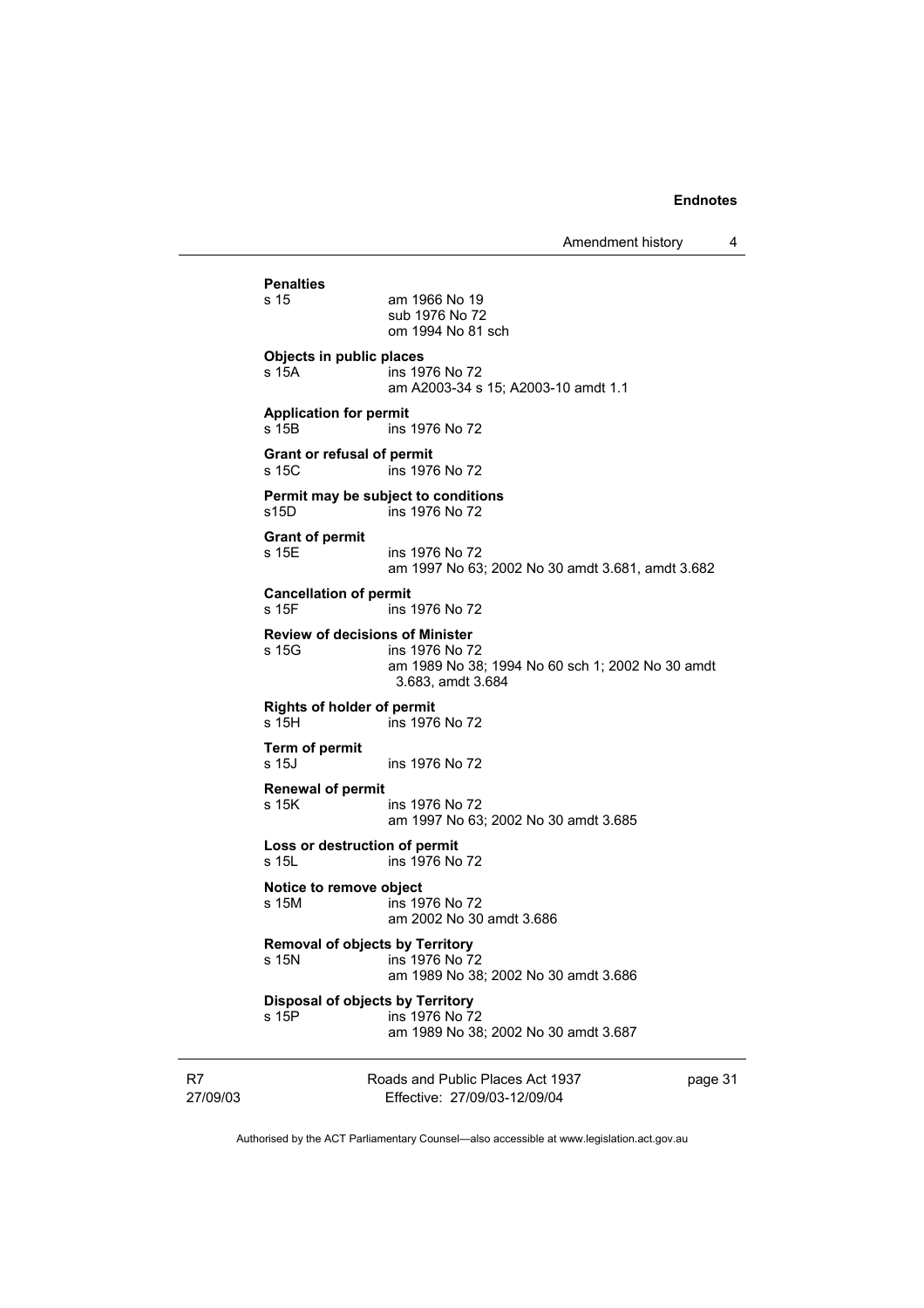4 Amendment history

|                       | <b>Manner of giving notices</b>                         |                                                                                    |  |  |
|-----------------------|---------------------------------------------------------|------------------------------------------------------------------------------------|--|--|
|                       | s 15Q                                                   | ins 1976 No 72                                                                     |  |  |
|                       |                                                         | om 2002 No 30 amdt 3.688                                                           |  |  |
|                       | <b>Change of address</b>                                |                                                                                    |  |  |
|                       | s 15R                                                   | ins 1976 No 72                                                                     |  |  |
|                       |                                                         | am 1994 No 81 sch; 1998 No 56; 2002 No 30 amdt 3.689                               |  |  |
| <b>Approved forms</b> |                                                         |                                                                                    |  |  |
|                       | s 15S                                                   | ins 1987 No 64                                                                     |  |  |
|                       |                                                         | om 1989 No 38                                                                      |  |  |
|                       |                                                         | ins 2002 No 30 amdt 3.690                                                          |  |  |
|                       | Occupation etc of public land under Land Act licence    |                                                                                    |  |  |
|                       | s 15T                                                   | ins 1987 No 64                                                                     |  |  |
|                       |                                                         | om 1989 No 38                                                                      |  |  |
|                       |                                                         | ins A2003-34 s 16                                                                  |  |  |
|                       |                                                         |                                                                                    |  |  |
|                       | Occupation etc of public land under Hawkers Act licence |                                                                                    |  |  |
|                       | s 15U                                                   | ins A2003-10 amdt 1.2                                                              |  |  |
|                       | <b>Regulation-making power</b>                          |                                                                                    |  |  |
|                       | s 16                                                    | am 1989 No 38                                                                      |  |  |
|                       |                                                         | sub 2002 No 30 amdt 3.690                                                          |  |  |
|                       |                                                         |                                                                                    |  |  |
|                       | <b>Dictionary</b><br>dict                               | ins 2002 No 30 amdt 3.691                                                          |  |  |
|                       |                                                         | def code of practice ins 2002 No 30 amdt 3.691                                     |  |  |
|                       |                                                         |                                                                                    |  |  |
|                       |                                                         | def <i>object</i> ins 2002 No 30 amdt 3.691<br>def owner ins 2002 No 30 amdt 3.691 |  |  |
|                       |                                                         |                                                                                    |  |  |
|                       |                                                         | def <i>permit</i> ins 2002 No 30 amdt 3.691                                        |  |  |
|                       |                                                         | def <i>public place</i> ins 2002 No 30 amdt 3.691                                  |  |  |
|                       |                                                         | def public road ins 2002 No 30 amdt 3.691                                          |  |  |
|                       |                                                         | def retention area ins 2002 No 30 amdt 3.691                                       |  |  |
|                       |                                                         | def roads and public places officer ins 2002 No 30<br>amdt 3.691                   |  |  |
|                       |                                                         | def sign ins 2002 No 30 amdt 3.691                                                 |  |  |
|                       |                                                         |                                                                                    |  |  |

page 32 Roads and Public Places Act 1937 Effective: 27/09/03-12/09/04